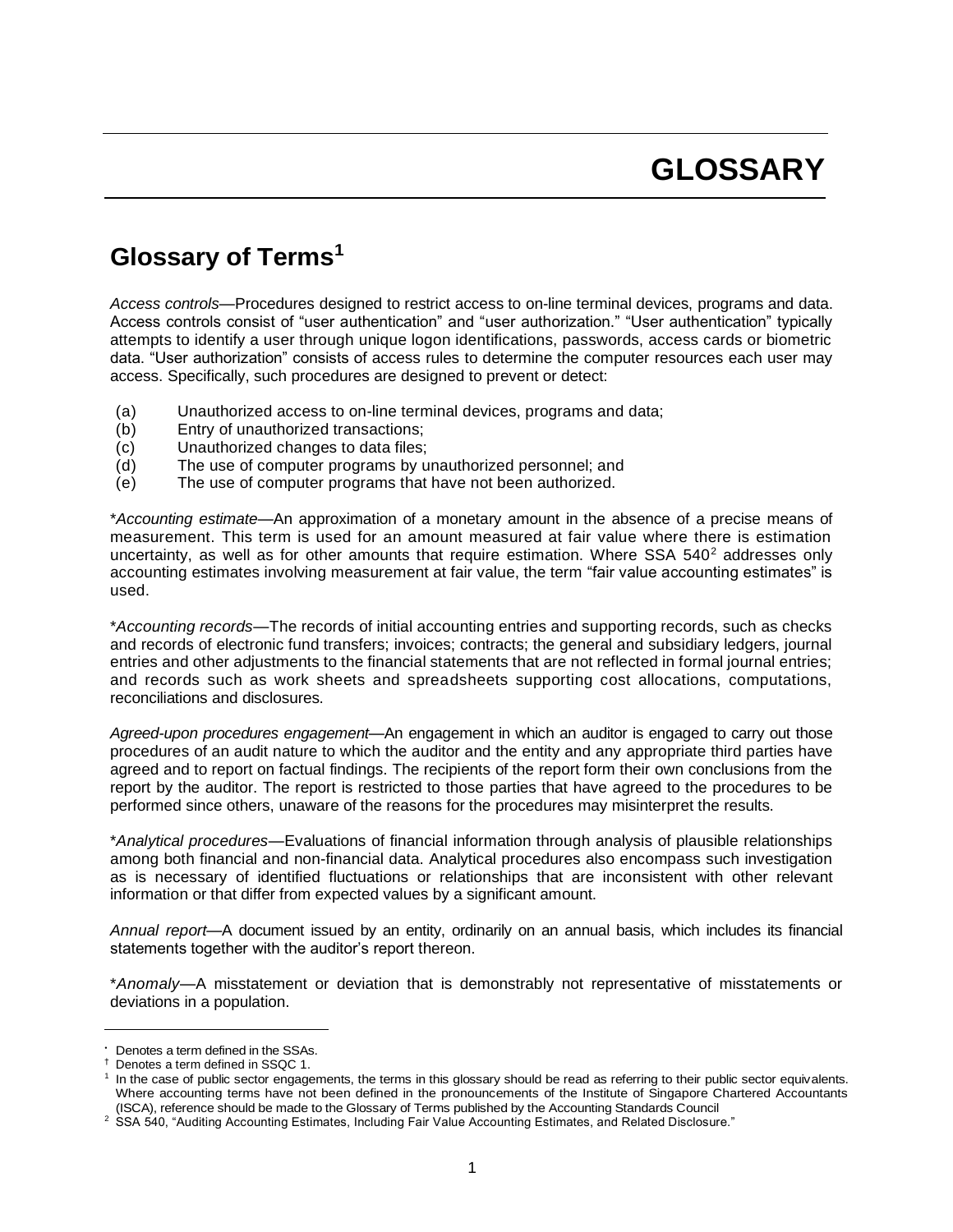\**Applicable financial reporting framework*—The financial reporting framework adopted by management and, where appropriate, those charged with governance in the preparation of the financial statements that is acceptable in view of the nature of the entity and the objective of the financial statements, or that is required by law or regulation.

The term "fair presentation framework" is used to refer to a financial reporting framework that requires compliance with the requirements of the framework and:

- (a) Acknowledges explicitly or implicitly that, to achieve fair presentation of the financial statements, it may be necessary for management to provide disclosures beyond those specifically required by the framework; or
- (b) Acknowledges explicitly that it may be necessary for management to depart from a requirement of the framework to achieve fair presentation of the financial statements. Such departures are expected to be necessary only in extremely rare circumstances.

The term "compliance framework" is used to refer to a financial reporting framework that requires compliance with the requirements of the framework, but does not contain the acknowledgements in (a) or (b) above.

*Application controls in information technology*— Manual or automated procedures that typically operate at a business process level. Application controls can be preventative or detective in nature and are designed to ensure the integrity of the accounting records. Accordingly, application controls relate to procedures used to initiate, record, process and report transactions or other financial data.

\*Applied criteria (in the context of SSA 810<sup>3</sup>)—The criteria applied by management in the preparation of the summary financial statements.

\**Appropriateness (of audit evidence)*—The measure of the quality of audit evidence; that is, its relevance and its reliability in providing support for the conclusions on which the auditor's opinion is based.

\**Arm's length transaction*—A transaction conducted on such terms and conditions as between a willing buyer and a willing seller who are unrelated and are acting independently of each other and pursuing their own best interests.

\**Assertions*—Representations by management, explicit or otherwise, that are embodied in the financial statements, as used by the auditor to consider the different types of potential misstatements that may occur.

*Assess*—Analyze identified risks of material misstatement to conclude on their significance. "Assess," by convention, is used only in relation to risk. (also see *Evaluate*)

*Association*—(see *Auditor association with financial information*)

\*†*Assurance*—(see *Reasonable assurance*)

*Assurance engagement*—An engagement in which a practitioner expresses a conclusion designed to enhance the degree of confidence of the intended users other than the responsible party about the outcome of the evaluation or measurement of a subject matter against criteria. The outcome of the evaluation or measurement of a subject matter is the information that results from applying the criteria (also see *Subject matter information*). Under the "Framework for Assurance Engagements" there are two types of assurance engagement a practitioner is permitted to perform: a reasonable assurance engagement and a limited assurance engagement.

<sup>&</sup>lt;sup>3</sup> SSA 810, "Engagements to Report on Summary Financial Statements."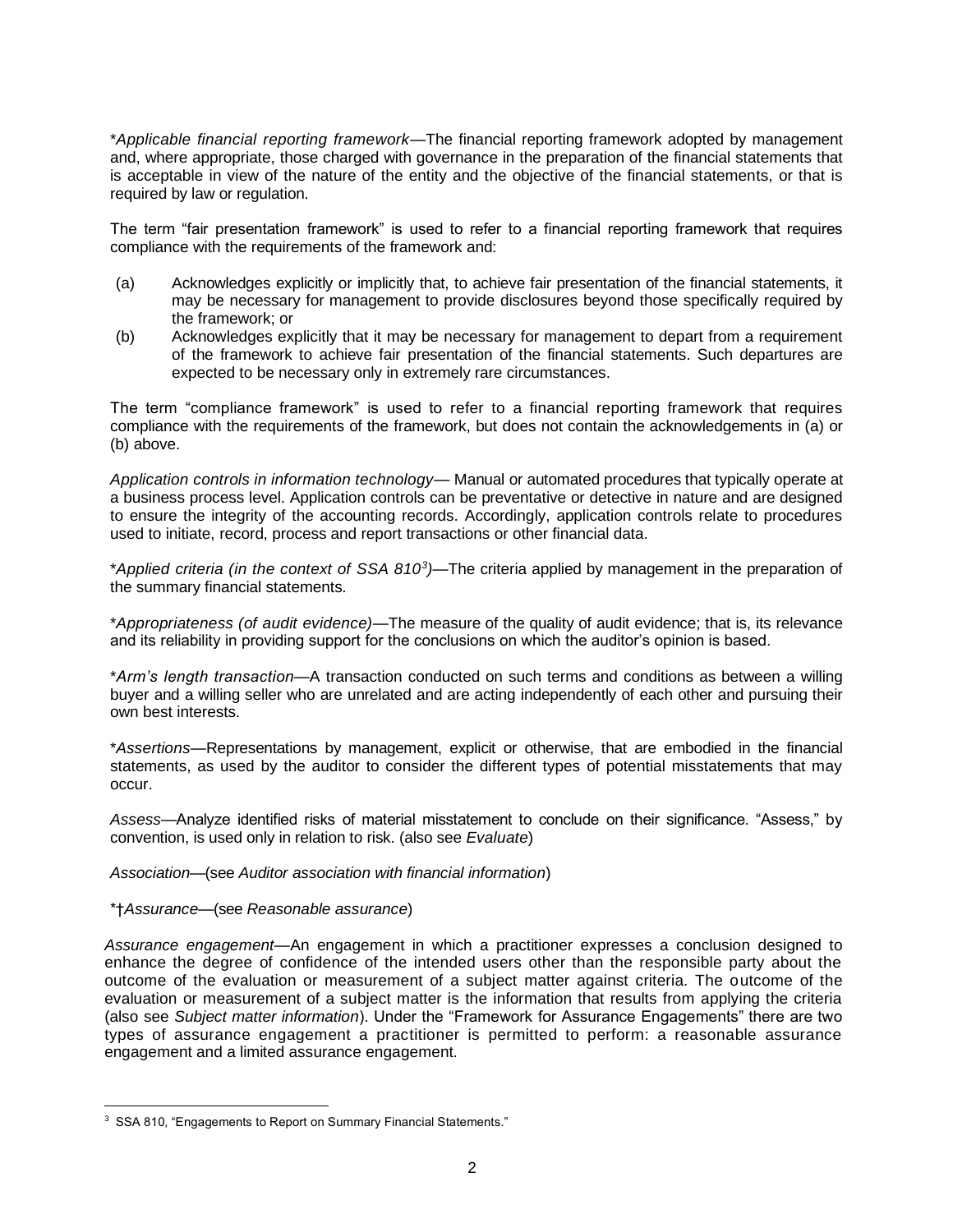*Reasonable assurance engagement*—The objective of a reasonable assurance engagement is a reduction in assurance engagement risk to an acceptably low level in the circumstances of the engagement<sup>4</sup> as the basis for a positive form of expression of the practitioner's conclusion.

*Limited assurance engagement*—The objective of a limited assurance engagement is a reduction in assurance engagement risk to a level that is acceptable in the circumstances of the engagement, but where that risk is greater than for a reasonable assurance engagement, as the basis for a negative form of expression of the practitioner's conclusion.

*Assurance engagement risk*—The risk that the practitioner expresses an inappropriate conclusion when the subject matter information is materially misstated.

\**Audit documentation*—The record of audit procedures performed, relevant audit evidence obtained, and conclusions the auditor reached (terms such as "working papers" or "workpapers" are also sometimes used).

\**Audit evidence*—Information used by the auditor in arriving at the conclusions on which the auditor's opinion is based. Audit evidence includes both information contained in the accounting records underlying the financial statements and other information. (See *Sufficiency of audit evidence* and *Appropriateness of audit evidence*.)

\**Audit file*— One or more folders or other storage media, in physical or electronic form, containing the records that comprise the audit documentation for a specific engagement.

#### \*†*Audit firm*—(see *Firm*)

*\*Audit opinion*—(see *Modified opinion and Unmodified opinion*)

\**Audit risk*—The risk that the auditor expresses an inappropriate audit opinion when the financial statements are materially misstated. Audit risk is a function of the risks of material misstatement and detection risk.

\**Audit sampling (sampling)*—The application of audit procedures to less than 100% of items within a population of audit relevance such that all sampling units have a chance of selection in order to provide the auditor with a reasonable basis on which to draw conclusions about the entire population.

\**Audited financial statements (in the context of SSA 810)—*Financial statements<sup>5</sup> audited by the auditor in accordance with SSAs, and from which the summary financial statements are derived.

\**Auditor*—"Auditor" is used to refer to the person or persons conducting the audit, usually the engagement partner or other members of the engagement team, or, as applicable, the firm. Where an SSA expressly intends that a requirement or responsibility be fulfilled by the engagement partner, the term "engagement partner" rather than "auditor" is used. "Engagement partner" and "firm" are to be read as referring to their public sector equivalents where relevant.

*Auditor association with financial information*—An auditor is associated with financial information when the auditor attaches a report to that information or consents to the use of the auditor's name in a professional connection.

<sup>4</sup> Engagement circumstances include the terms of the engagement, including whether it is a reasonable assurance engagement or a limited assurance engagement, the characteristics of the subject matter, the criteria to be used, the needs of the intended users, relevant characteristics of the responsible party and its environment, and other matters, for example events, transactions, conditions and practices, that may have a significant effect on the engagement.

<sup>5</sup> SSA 200, "Overall Objectives of the Independent Auditor and the Conduct of an Audit in Accordance with Singapore Standards on Auditing," paragraph 13(f), defines the term "financial statements."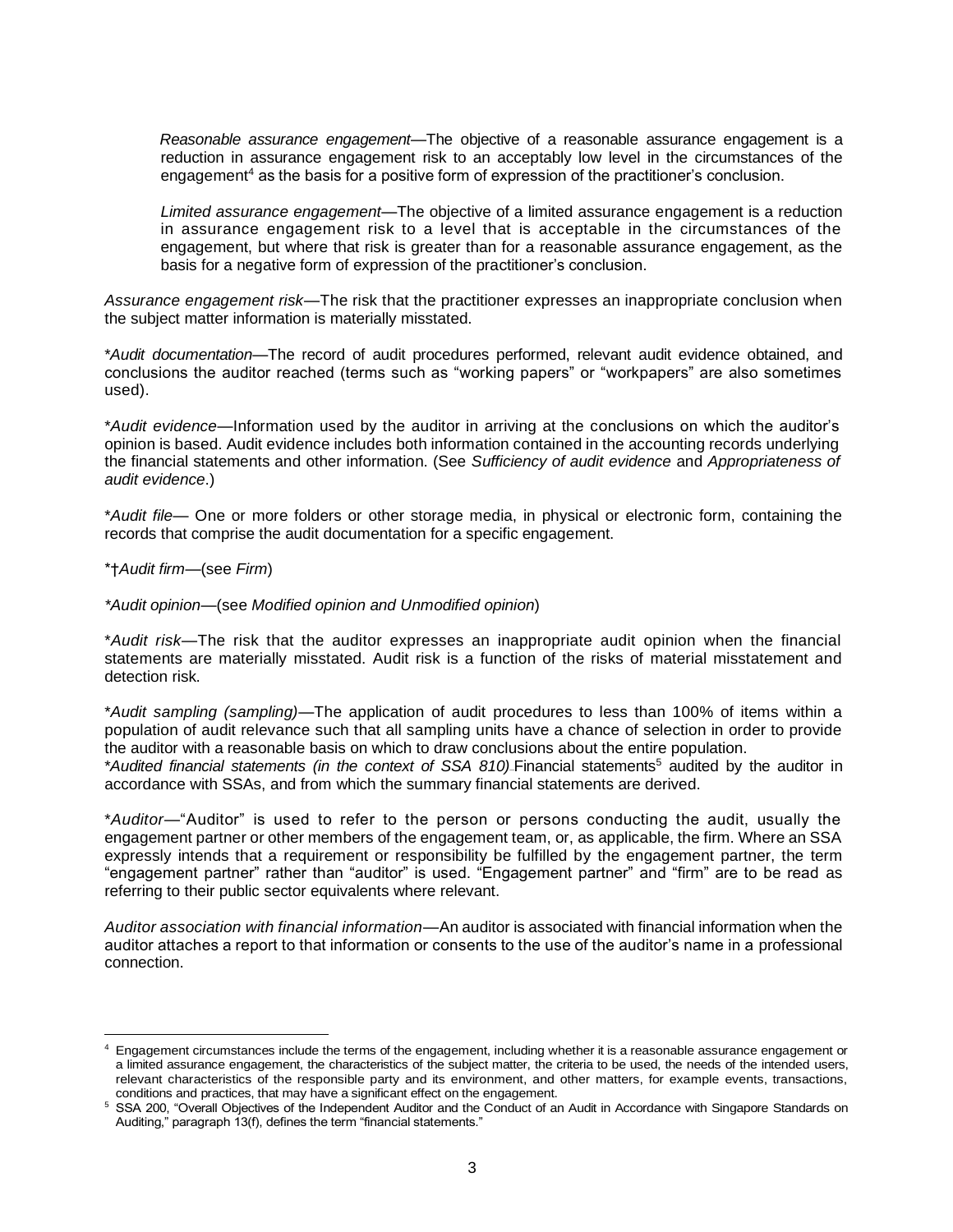\**Auditor's expert*—An individual or organization possessing expertise in a field other than accounting or auditing, whose work in that field is used by the auditor to assist the auditor in obtaining sufficient appropriate audit evidence. An auditor's expert may be either an auditor's internal expert (who is a partner $^6$ or staff, including temporary staff, of the auditor's firm or a network firm), or an auditor's external expert.

\**Auditor's point estimate or auditor's range*—The amount, or range of amounts, respectively, derived from audit evidence for use in evaluating management's point estimate.

#### *\*Auditor's range*—(see *Auditor's point estimate*)

\**Business risk*—A risk resulting from significant conditions, events, circumstances, actions or inactions that could adversely affect an entity's ability to achieve its objectives and execute its strategies, or from the setting of inappropriate objectives and strategies.

\**Comparative financial statements*—Comparative information where amounts and other disclosures for the prior period are included for comparison with the financial statements of the current period but, if audited, are referred to in the auditor's opinion. The level of information included in those comparative financial statements is comparable with that of the financial statements of the current period.

\**Comparative information*—The amounts and disclosures included in the financial statements in respect of one or more prior periods in accordance with the applicable financial reporting framework.

*Compilation engagement*—An engagement in which accounting expertise, as opposed to auditing expertise, is used to collect, classify and summarize financial information.

\**Complementary user entity controls*—Controls that the service organization assumes, in the design of its service, will be implemented by user entities, and which, if necessary to achieve control objectives, are identified in the description of its system.

#### \**Compliance framework*—(see *Applicable financial reporting framework* and *General purpose framework*)

\**Component*—An entity or business activity for which group or component management prepares financial information that should be included in the group financial statements.

\**Component auditor*—An auditor who, at the request of the group engagement team, performs work on financial information related to a component for the group audit.

\**Component management*—Management responsible for the preparation of the financial information of a component.

\**Component materiality*—The materiality for a component determined by the group engagement team.

*Computer-assisted audit techniques*—Applications of auditing procedures using the computer as an audit tool (also known as CAATs).

*Control activities*—Those policies and procedures that help ensure that management directives are carried out. Control activities are a component of internal control.

*Control environment*—Includes the governance and management functions and the attitudes, awareness and actions of those charged with governance and management concerning the entity's internal control and its importance in the entity. The control environment is a component of internal control.

\**Control risk*—(see *Risk of material misstatement*)

 $6$  "Partner" and "firm" should be read as referring to their public sector equivalents where relevant.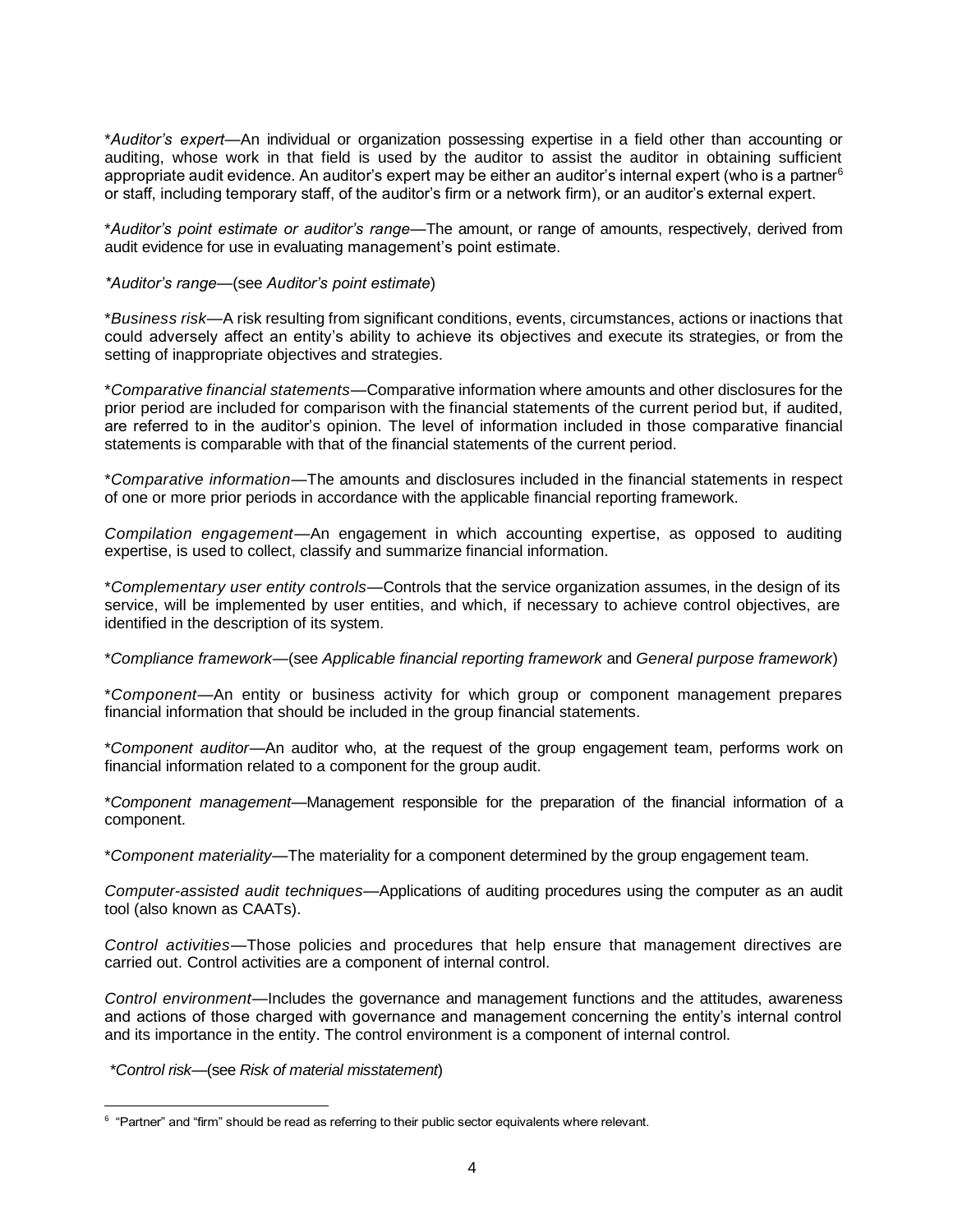# *Corporate governance*—(see *Governance*)

\**Corresponding figures*—Comparative information where amounts and other disclosures for the prior period are included as an integral part of the current period financial statements, and are intended to be read only in relation to the amounts and other disclosures relating to the current period (referred to as "current period figures"). The level of detail presented in the corresponding amounts and disclosures is dictated primarily by its relevance to the current period figures.

*Criteria*—The benchmarks used to evaluate or measure the subject matter including, where relevant, benchmarks for presentation and disclosure. Criteria can be formal or less formal. There can be different criteria for the same subject matter. Suitable criteria are required for reasonably consistent evaluation or measurement of a subject matter within the context of professional judgment.

*Suitable criteria*—Exhibit the following characteristics:

- (a) Relevance: relevant criteria contribute to conclusions that assist decision-making by the intended users.
- (b) Completeness: criteria are sufficiently complete when relevant factors that could affect the conclusions in the context of the engagement circumstances are not omitted. Complete criteria include, where relevant, benchmarks for presentation and disclosure.
- (c) Reliability: reliable criteria allow reasonably consistent evaluation or measurement of the subject matter including, where relevant, presentation and disclosure, when used in similar circumstances by similarly qualified practitioners.
- (d) Neutrality: neutral criteria contribute to conclusions that are free from bias.
- (e) Understandability: understandable criteria contribute to conclusions that are clear, comprehensive, and not subject to significantly different interpretations.

\**Date of approval of the financial statements*—The date on which all the statements that comprise the financial statements, including the related notes, have been prepared and those with the recognized authority have asserted that they have taken responsibility for those financial statements.

†*Date of report (in relation to quality control)*—The date selected by the practitioner to date the report.

\**Date of the auditor's report*—The date the auditor dates the report on the financial statements in accordance with SSA 700.<sup>7</sup>

\**Date of the financial statements*—The date of the end of the latest period covered by the financial statements.

\**Date the financial statements are issued*—The date that the auditor's report and audited financial statements are made available to third parties.

\**Deficiency in internal control*—This exists when:

- (a) A control is designed, implemented or operated in such a way that it is unable to prevent, or detect and correct, misstatements in the financial statements on a timely basis; or
- (b) A control necessary to prevent, or detect and correct, misstatements in the financial statements on a timely basis is missing.

<sup>7</sup> SSA 700, "Forming an Opinion and Reporting on Financial Statements."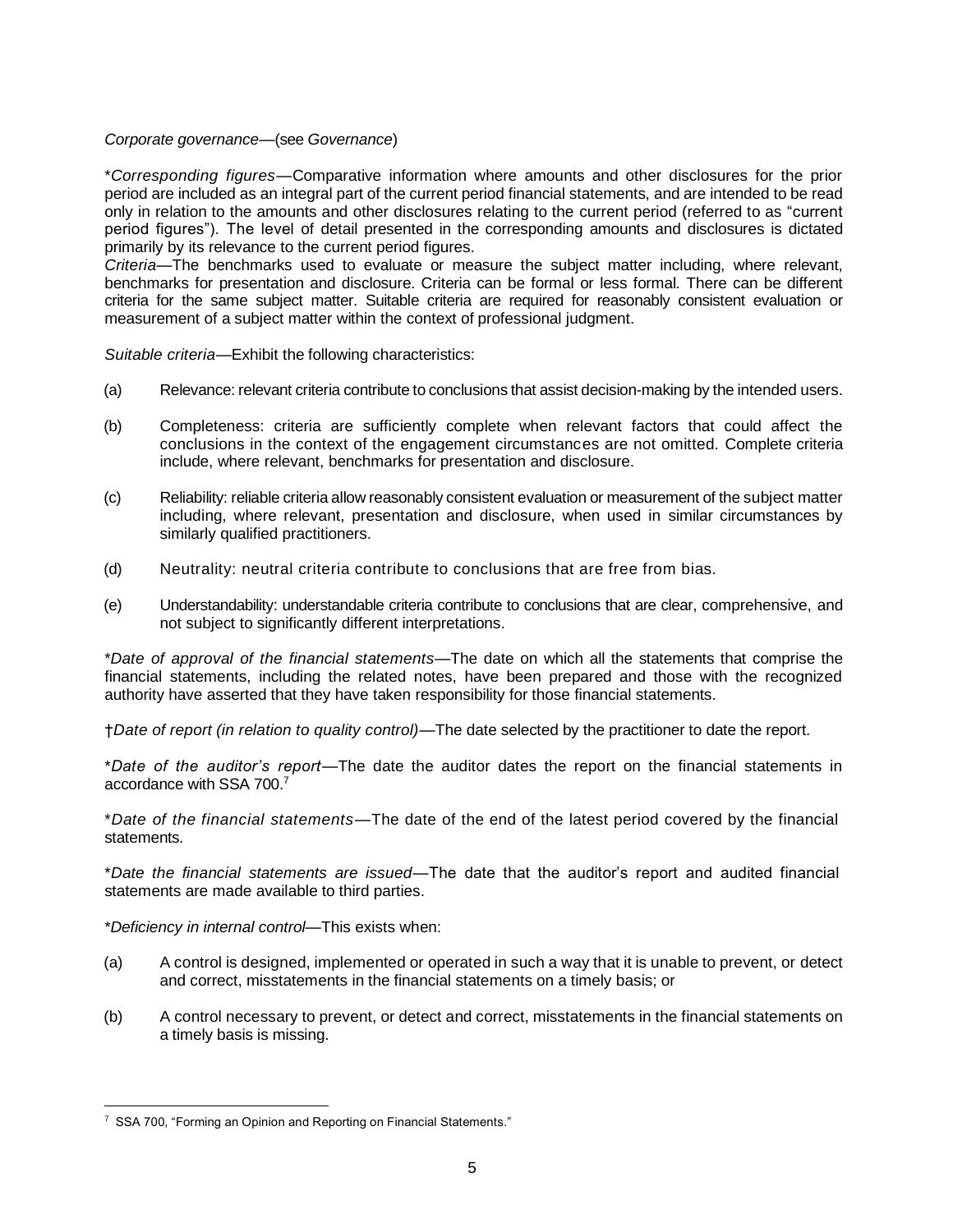\**Detection risk*—The risk that the procedures performed by the auditor to reduce audit risk to an acceptably low level will not detect a misstatement that exists and that could be material, either individually or when aggregated with other misstatements.

#### *\*Element*—(see *Element of a financial statement*)

\**Element of a financial statement (in the context of SSA 805<sup>8</sup> )*—An element, account or item of a financial statement.

\**Emphasis of Matter paragraph—*A paragraph included in the auditor's report that refers to a matter appropriately presented or disclosed in the financial statements that, in the auditor's judgment, is of such importance that it is fundamental to users' understanding of the financial statements.

†*Engagement documentation*—The record of work performed, results obtained, and conclusions the practitioner reached (terms such as "working papers" or "workpapers" are sometimes used).

*Engagement letter*—Written terms of an engagement in the form of a letter.

\*†*Engagement partner<sup>9</sup>*—The partner or other person in the firm who is responsible for the engagement and its performance, and for the report that is issued on behalf of the firm, and who, where required, has the appropriate authority from a professional, legal or regulatory body.

\*†*Engagement quality control review*—A process designed to provide an objective evaluation, on or before the date of the report, of the significant judgments the engagement team made and the conclusions it reached in formulating the report. The engagement quality control review process is for audits of financial statements of listed entities and those other engagements, if any, for which the firm has determined an engagement quality control review is required.

\*†*Engagement quality control reviewer*—A partner, other person in the firm, suitably qualified external person, or a team made up of such individuals, none of whom is part of the engagement team, with sufficient and appropriate experience and authority to objectively evaluate the significant judgments the engagement team made and the conclusions it reached in formulating the report.

\*†*Engagement team*—All partners and staff performing the engagement, and any individuals engaged by the firm or a network firm who perform procedures on the engagement. This excludes external experts engaged by the firm or a network firm.<sup>10</sup>

*Entity's risk assessment process*—A component of internal control that is the entity's process for identifying business risks relevant to financial reporting objectives and deciding about actions to address those risks, and the results thereof.

# *Environmental matters*—

- (a) Initiatives to prevent, abate, or remedy damage to the environment, or to deal with conservation of renewable and non-renewable resources (such initiatives may be required by environmental laws and regulations or by contract, or they may be undertaken voluntarily);
- (b) Consequences of violating environmental laws and regulations;
- (c) Consequences of environmental damage done to others or to natural resources; and

<sup>8</sup> SSA 805, "Special Considerations—Audits of Single Financial Statements and Specific Elements, Accounts or Items of a Financial Statement."

 $9$  "Engagement partner", "partner", and "firm" should be read as referring to their public sector equivalents where relevant.

<sup>10</sup> SSA 620, "Using the Work of an Auditor's Expert," paragraph 6(a), defines the term "auditor's expert."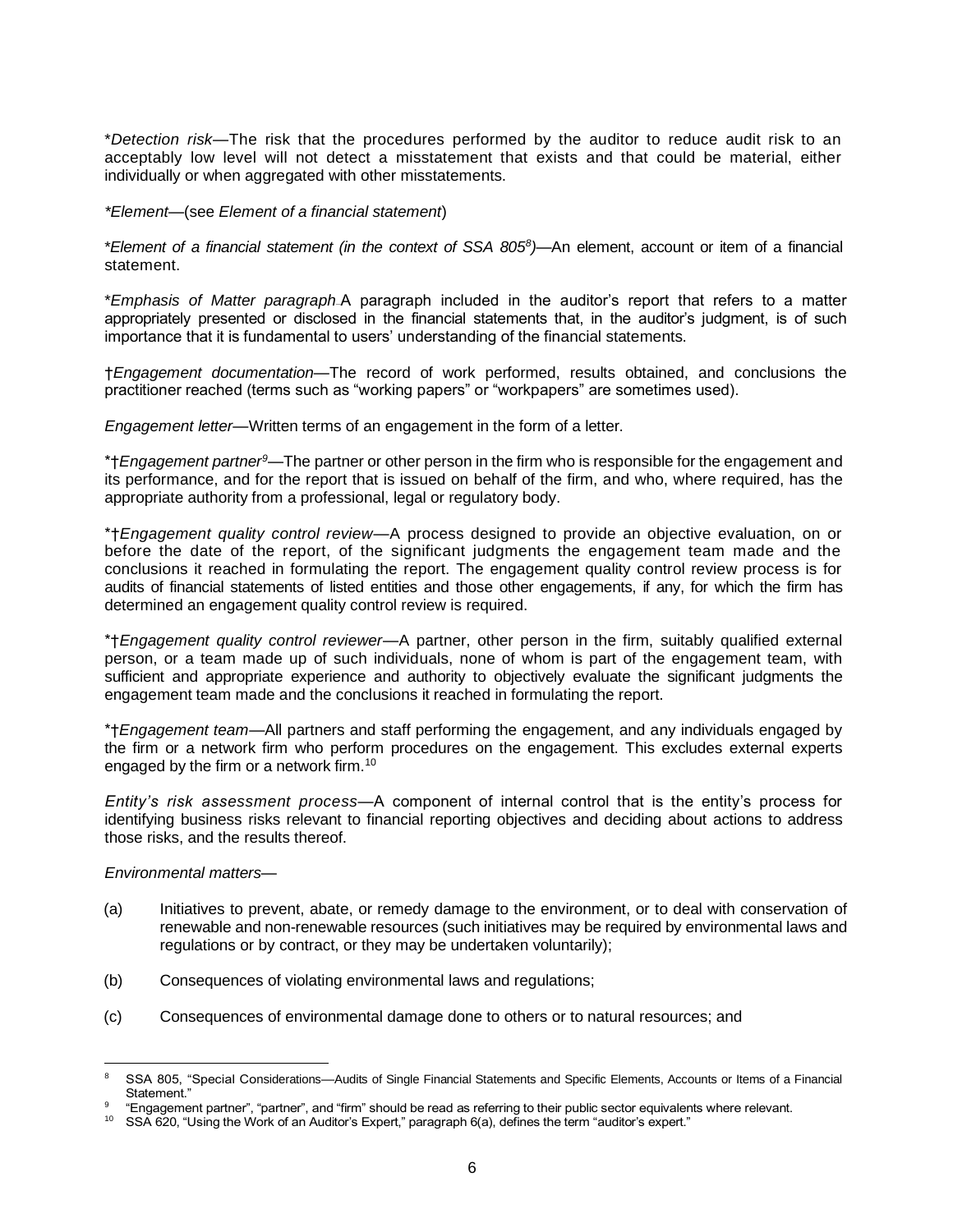(d) Consequences of vicarious liability imposed by law (for example, liability for damages caused by previous owners).

*Environmental performance report*—A report, separate from the financial statements, in which an entity provides third parties with qualitative information on the entity's commitments towards the environmental aspects of the business, its policies and targets in that field, its achievement in managing the relationship between its business processes and environmental risk, and quantitative information on its environmental performance.

*Environmental risk*—In certain circumstances, factors relevant to the assessment of inherent risk for the development of the overall audit plan may include the risk of material misstatement of the financial statements due to environmental matters.

*Error*—An unintentional misstatement in financial statements, including the omission of an amount or a disclosure.

\**Estimation uncertainty*—The susceptibility of an accounting estimate and related disclosures to an inherent lack of precision in its measurement.

*Evaluate*—Identify and analyze the relevant issues, including performing further procedures as necessary, to come to a specific conclusion on a matter. "Evaluation," by convention, is used only in relation to a range of matters, including evidence, the results of procedures and the effectiveness of management's response to a risk. (also see *Assess*)

\**Exception*—A response that indicates a difference between information requested to be confirmed, or contained in the entity's records, and information provided by the confirming party.

\**Experienced auditor*—An individual (whether internal or external to the firm) who has practical audit experience, and a reasonable understanding of:

- (a) Audit processes;
- (b) SSAs and applicable legal and regulatory requirements;
- (c) The business environment in which the entity operates; and
- ( d ) Auditing and financial reporting issues relevant to the entity's industry.

*\*Expert*—(see *Auditor's expert* and *Management's expert*)

\**Expertise*—Skills, knowledge and experience in a particular field.

\**External confirmation*—Audit evidence obtained as a direct written response to the auditor from a third party (the confirming party), in paper form, or by electronic or other medium.

\**Fair presentation framework*—(see *Applicable financial reporting framework* and *General purpose framework*)

\**Financial Reporting Standards*—The Singapore Financial Reporting Standards (International), Financial Reporting Standards in Singapore or Singapore Financial Reporting Standard for Small Entities issued by the Accounting Standards Council.

\**Financial statements*—A structured representation of historical financial information, including related notes, intended to communicate an entity's economic resources or obligations at a point in time or the changes therein for a period of time in accordance with a financial reporting framework. The related notes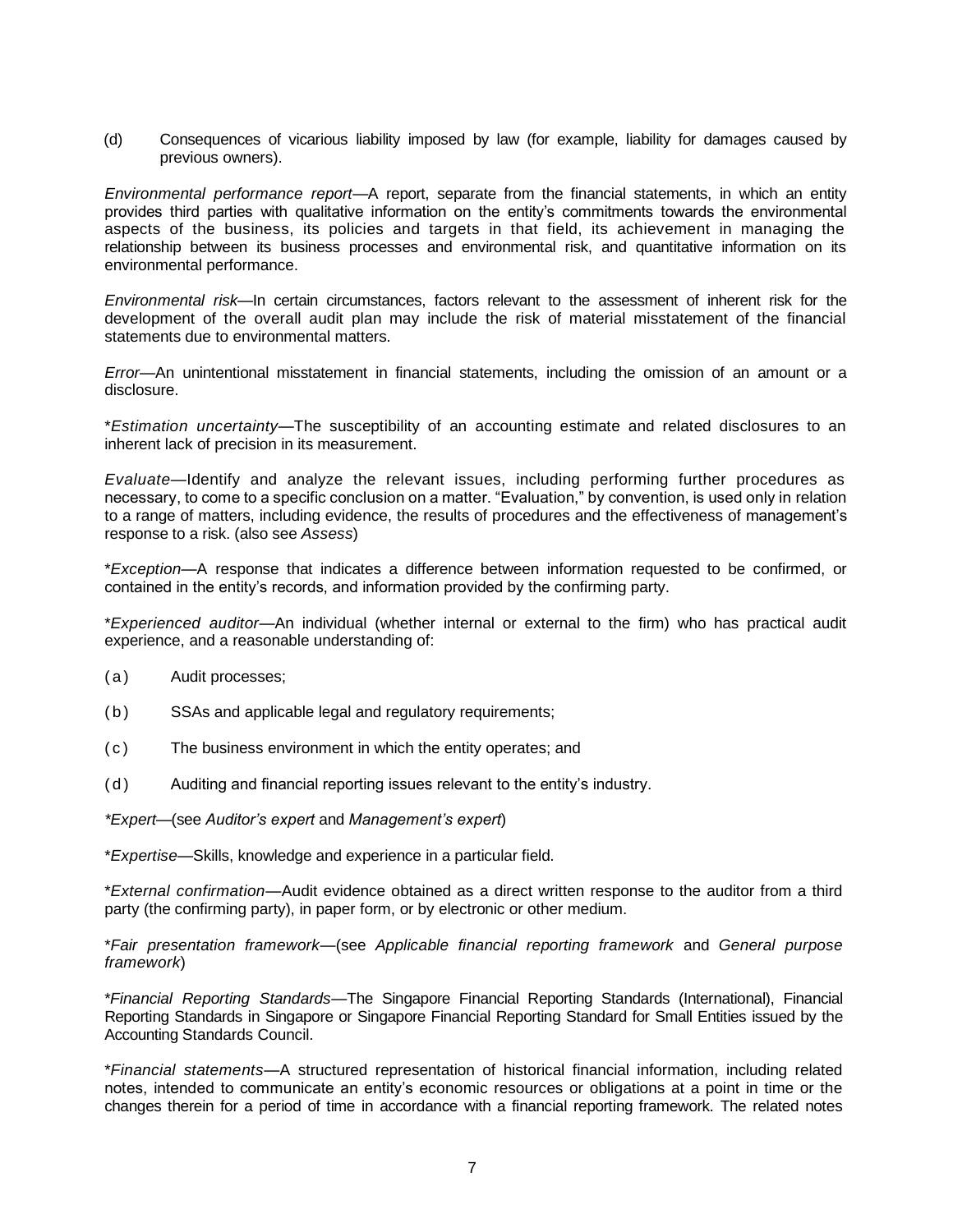ordinarily comprise a summary of significant accounting policies and other explanatory information. The term "financial statements" ordinarily refers to a complete set of financial statements as determined by the requirements of the applicable financial reporting framework, but it can also refer to a single financial statement.

\*†*Firm*—A sole practitioner, partnership or corporation or other entity of professional accountants.

*Forecast*—Prospective financial information prepared on the basis of assumptions as to future events which management expects to take place and the actions management expects to take as of the date the information is prepared (best-estimate assumptions).

\**Fraud*—An intentional act by one or more individuals among management, those charged with governance, employees, or third parties, involving the use of deception to obtain an unjust or illegal advantage.

\**Fraud risk factors*—Events or conditions that indicate an incentive or pressure to commit fraud or provide an opportunity to commit fraud.

*Fraudulent financial reporting*—Involves intentional misstatements, including omissions of amounts or disclosures in financial statements, to deceive financial statement users.

*General IT controls*—Policies and procedures that relate to many applications and support the effective functioning of application controls by helping to ensure the continued proper operation of information systems. General IT controls commonly include controls over data center and network operations; system software acquisition, change and maintenance; access security; and application system acquisition, development, and maintenance.

\**General purpose financial statements*—Financial statements prepared in accordance with a general purpose framework.

\**General purpose framework*—A financial reporting framework designed to meet the common financial information needs of a wide range of users. The financial reporting framework may be a fair presentation framework or a compliance framework.

The term "fair presentation framework" is used to refer to a financial reporting framework that requires compliance with the requirements of the framework and:

- (a) Acknowledges explicitly or implicitly that, to achieve fair presentation of the financial statements, it may be necessary for management to provide disclosures beyond those specifically required by the framework; or
- (b) Acknowledges explicitly that it may be necessary for management to depart from a requirement of the framework to achieve fair presentation of the financial statements. Such departures are expected to be necessary only in extremely rare circumstances.

The term "compliance framework" is used to refer to a financial reporting framework that requires compliance with the requirements of the framework, but does not contain the acknowledgements in (a) or (b) above $11$ 

*\*Governance*—Describes the role of person(s) or organization(s) with responsibility for overseeing the strategic direction of the entity and obligations related to the accountability of the entity.

<sup>11</sup> SSA 200, paragraph 13(a).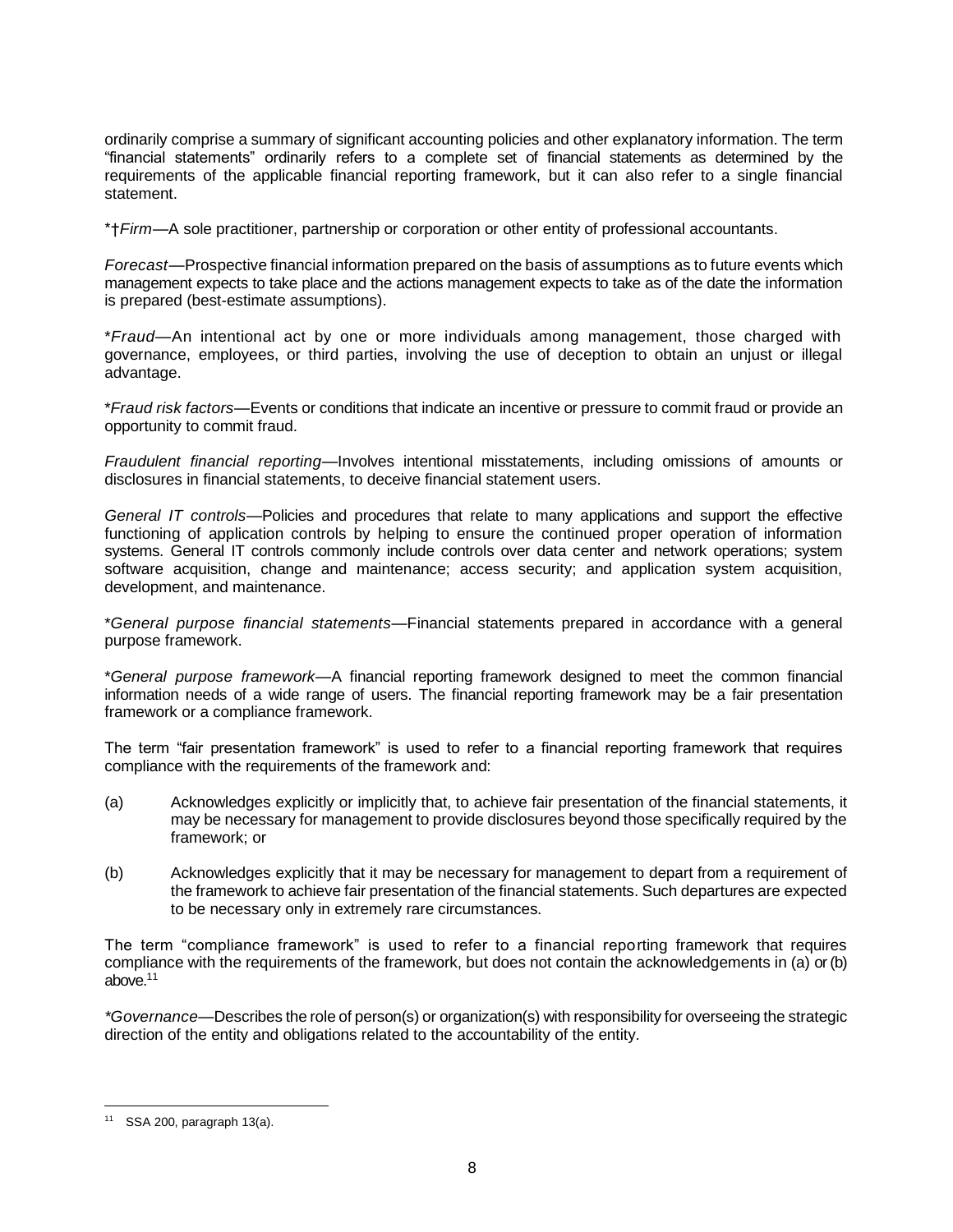\**Group*—All the components whose financial information is included in the group financial statements. A group always has more than one component.

\**Group audit*—The audit of group financial statements.

\**Group audit opinion*—The audit opinion on the group financial statements.

\**Group engagement partner*—The partner or other person in the firm who is responsible for the group audit engagement and its performance, and for the auditor's report on the group financial statements that is issued on behalf of the firm. Where joint auditors conduct the group audit, the joint engagement partners and their engagement teams collectively constitute the group engagement partner and the group engagement team.

\**Group engagement team*—Partners, including the group engagement partner, and staff who establish the overall group audit strategy, communicate with component auditors, perform work on the consolidation process, and evaluate the conclusions drawn from the audit evidence as the basis for forming an opinion on the group financial statements.

\**Group financial statements*—Financial statements that include the financial information of more than one component. The term "group financial statements" also refers to combined financial statements aggregating the financial information prepared by components that have no parent but are under common control.

\**Group management*—Management responsible for the preparation of the group financial statements.

\**Group-wide controls*—Controls designed, implemented and maintained by group management over group financial reporting.

\**Historical financial information*—Information expressed in financial terms in relation to a particular entity, derived primarily from that entity's accounting system, about economic events occurring in past time periods or about economic conditions or circumstances at points in time in the past.

\**Inconsistency*—Other information that contradicts information contained in the audited financial statements. A material inconsistency may raise doubt about the audit conclusions drawn from audit evidence previously obtained and, possibly, about the basis for the auditor's opinion on the financial statements.

*Independence<sup>12</sup>*—Comprises:

- (a) Independence of mind—the state of mind that permits the expression of a conclusion without being affected by influences that compromise professional judgment, thereby allowing an individual to act with integrity, and exercise objectivity and professional skepticism.
- (b) Independence in appearance—the avoidance of facts and circumstances that are so significant that a reasonable and informed third party would be likely to conclude that a firm's, or an audit or assurance team member's, integrity, objectivity or professional skepticism has been compromised.

*Information system relevant to financial reporting*—A component of internal control that includes the financial reporting system, and consists of the procedures and records established to initiate, record, process and report entity transactions (as well as events and conditions) and to maintain accountability for the related assets, liabilities and equity.

 $12$  As defined in the Institute of Singapore Chartered Accountants' (ISCA) and the Accounting and Corporate Regulatory Authority's (ACRA) *Codes of Professional Conduct and Ethics*.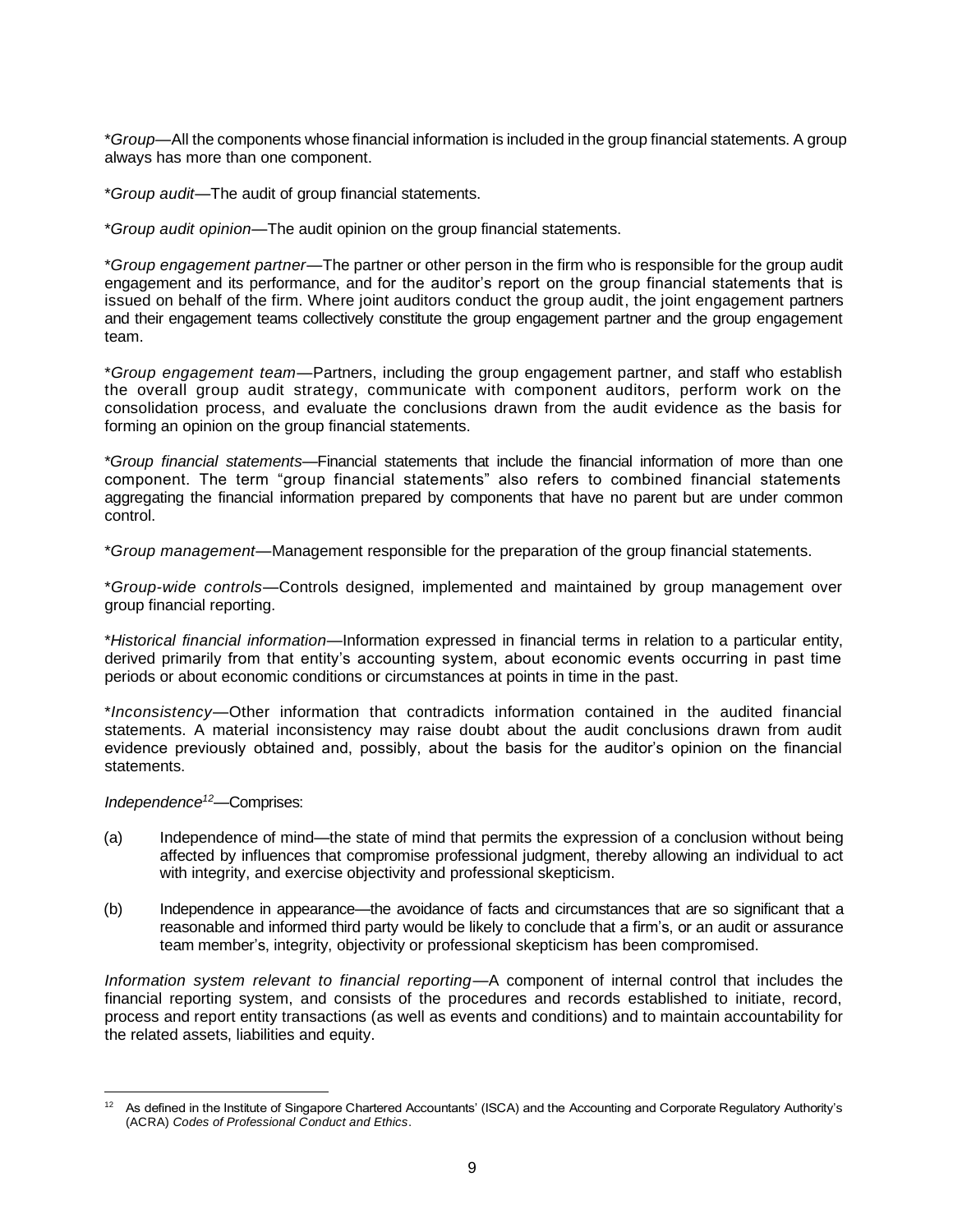\**Inherent risk*—(see *Risk of material misstatement*)

\**Initial audit engagement*—An engagement in which either:

- (a) The financial statements for the prior period were not audited; or
- (b) The financial statements for the prior period were audited by a predecessor auditor.

*Inquiry*—Inquiry consists of seeking information of knowledgeable persons, both financial and nonfinancial, within the entity or outside the entity.

*Inspection (as an audit procedure)*—Examining records or documents, whether internal or external, in paper form, electronic form, or other media, or a physical examination of an asset.

\*†*Inspection (in relation to quality control)*—In relation to completed engagements, procedures designed to provide evidence of compliance by engagement teams with the firm's quality control policies and procedures.

*Intended users*—The person, persons or class of persons for whom the practitioner prepares the assurance report. The responsible party can be one of the intended users, but not the only one.

*Interim financial information or statements*—Financial information (which may be less than a complete set of financial statements as defined above) issued at interim dates (usually half-yearly or quarterly) in respect of a financial period.

\**Internal audit function*—An appraisal activity established or provided as a service to the entity. Its functions include, amongst other things, examining, evaluating and monitoring the adequacy and effectiveness of internal control.

\**Internal auditors*—Those individuals who perform the activities of the internal audit function. Internal auditors may belong to an internal audit department or equivalent function.

\**Internal control*—The process designed, implemented and maintained by those charged with governance, management and other personnel to provide reasonable assurance about the achievement of an entity's objectives with regard to reliability of financial reporting, effectiveness and efficiency of operations, and compliance with applicable laws and regulations. The term "controls" refers to any aspects of one or more of the components of internal control.

*Investigate*—Inquire into matters arising from other procedures to resolve them.

*IT environment*—The policies and procedures that the entity implements and the IT infrastructure (hardware, operating systems, etc.) and application software that it uses to support business operations and achieve business strategies.

# *Limited assurance engagement*—(see *Assurance engagement*)

\*†*Listed entity*—An entity whose shares, stock or debt are quoted or listed on a recognized stock exchange, or are marketed under the regulations of a recognized stock exchange or other equivalent body.

\**Management*—The person(s) with executive responsibility for the conduct of the entity's operations. For some entities in some jurisdictions, management includes some or all of those charged with governance, for example, executive members of a governance board, or an owner-manager.

\**Management bias*—A lack of neutrality by management in the preparation of information.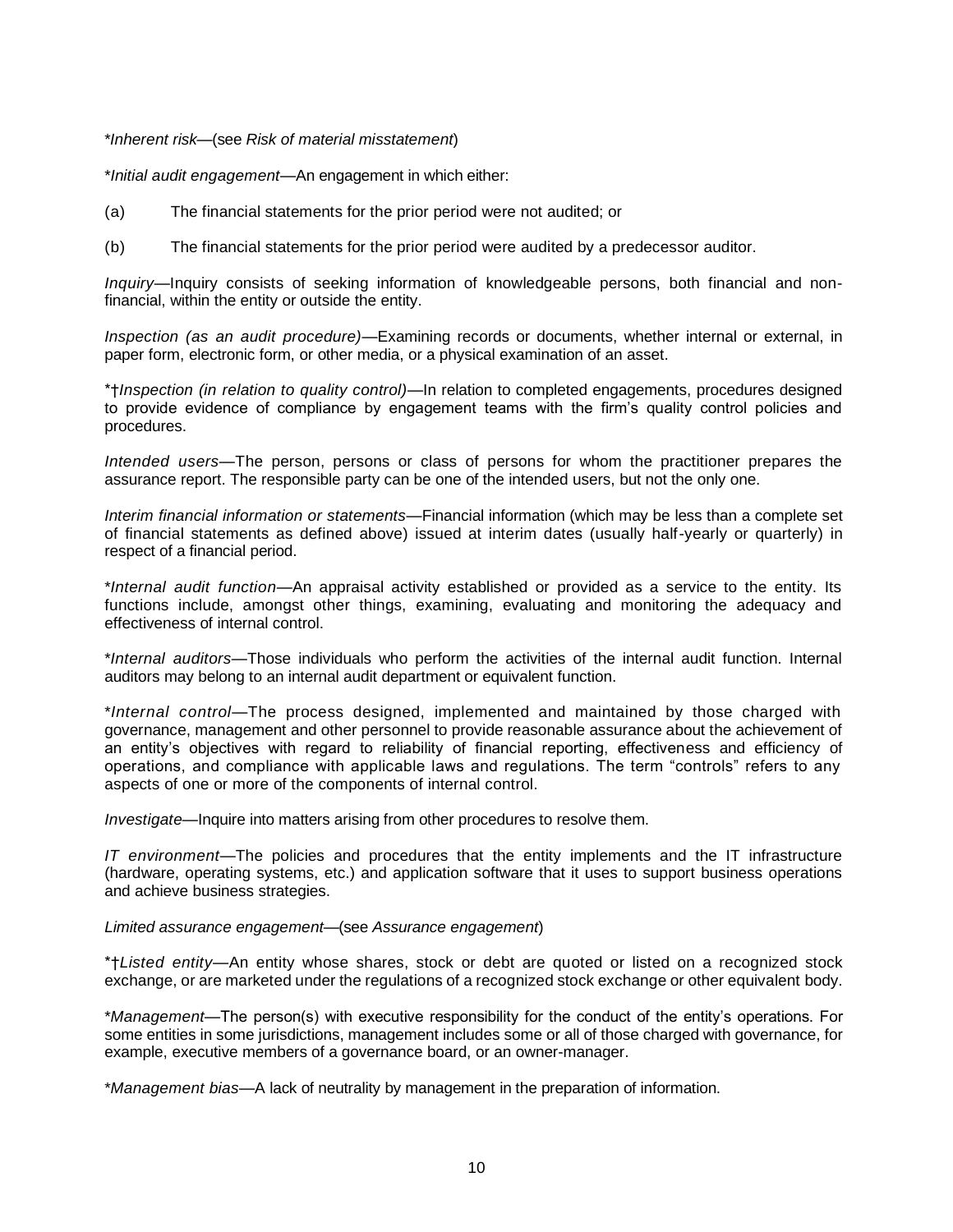\**Management's expert*—An individual or organization possessing expertise in a field other than accounting or auditing, whose work in that field is used by the entity to assist the entity in preparing the financial statements.

\**Management's point estimate*—The amount selected by management for recognition or disclosure in the financial statements as an accounting estimate.

*Misappropriation of assets*—Involves the theft of an entity's assets and is often perpetrated by employees in relatively small and immaterial amounts. However, it can also involve management who are usually more capable of disguising or concealing misappropriations in ways that are difficult to detect.

\**Misstatement*—A difference between the amount, classification, presentation, or disclosure of a reported financial statement item and the amount, classification, presentation, or disclosure that is required for the item to be in accordance with the applicable financial reporting framework. Misstatements can arise from error or fraud.

Where the auditor expresses an opinion on whether the financial statements are presented fairly, in all material respects, or give a true and fair view, misstatements also include those adjustments of amounts, classifications, presentation, or disclosures that, in the auditor's judgment, are necessary for the financial statements to be presented fairly, in all material respects, or to give a true and fair view.

\**Misstatement of fact*—Other information that is unrelated to matters appearing in the audited financial statements that is incorrectly stated or presented. A material misstatement of fact may undermine the credibility of the document containing audited financial statements.

\**Modified opinion*—A qualified opinion, an adverse opinion or a disclaimer of opinion.

\*†*Monitoring (in relation to quality control)*—A process comprising an ongoing consideration and evaluation of the firm's system of quality control, including a periodic inspection of a selection of completed engagements, designed to provide the firm with reasonable assurance that its system of quality control is operating effectively.

*Monitoring of controls*—A process to assess the effectiveness of internal control performance over time. It includes assessing the design and operation of controls on a timely basis and taking necessary corrective actions modified for changes in conditions. Monitoring of controls is a component of internal control.

\**Negative confirmation request*—A request that the confirming party respond directly to the auditor only if the confirming party disagrees with the information provided in the request.

\*†*Network*—A larger structure:

- (a) That is aimed at cooperation, and
- (b) That is clearly aimed at profit or cost-sharing or shares common ownership, control or management, common quality control policies and procedures, common business strategy, the use of a common brand name, or a significant part of professional resources.

\*†*Network firm*—A firm or entity that belongs to a network.

\**Non-compliance (in the context of SSA 250<sup>13</sup>)*—Acts of omission or commission by the entity, either intentional or unintentional, which are contrary to the prevailing laws or regulations. Such acts include transactions entered into by, or in the name of, the entity, or on its behalf, by those charged with governance, management or employees. Non-compliance does not include personal misconduct

<sup>&</sup>lt;sup>13</sup> SSA 250, "Consideration of Laws and Regulations in an Audit of Financial Statements."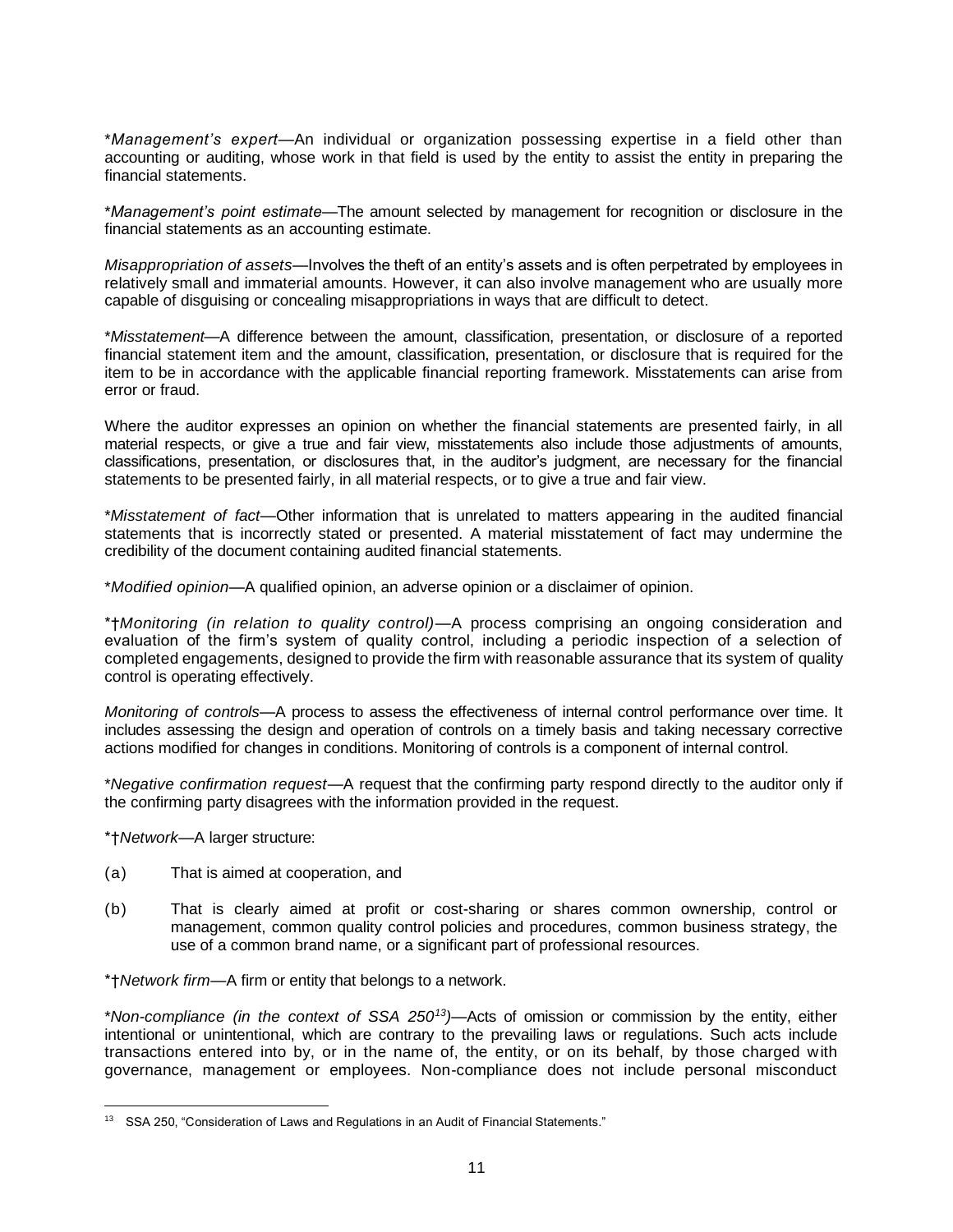(unrelated to the business activities of the entity) by those charged with governance, management or employees of the entity.

\**Non-response*—A failure of the confirming party to respond, or fully respond, to a positive confirmation request, or a confirmation request returned undelivered.

\**Non-sampling risk*—The risk that the auditor reaches an erroneous conclusion for any reason not related to sampling risk.

*Observation*—Consists of looking at a process or procedure being performed by others, for example, the auditor's observation of inventory counting by the entity's personnel, or of the performance of control activities.

\**Opening balances*—Those account balances that exist at the beginning of the period. Opening balances are based upon the closing balances of the prior period and reflect the effects of transactions and events of prior periods and accounting policies applied in the prior period. Opening balances also include matters requiring disclosure that existed at the beginning of the period, such as contingencies and commitments.

\**Other information*—Financial and non-financial information (other than the financial statements and the auditor's report thereon) which is included, either by law, regulation, or custom, in a document containing audited financial statements and the auditor's report thereon.

\**Other Matter paragraph*—A paragraph included in the auditor's report that refers to a matter other than those presented or disclosed in the financial statements that, in the auditor's judgment, is relevant to users' understanding of the audit, the auditor's responsibilities or the auditor's report.

\**Outcome of an accounting estimate*—The actual monetary amount which results from the resolution of the underlying transaction(s), event(s) or condition(s) addressed by the accounting estimate.

*Overall audit strategy*—Sets the scope, timing and direction of the audit, and guides the development of the more detailed audit plan.

\*†*Partner*—Any individual with authority to bind the firm with respect to the performance of a professional services engagement.

\**Performance materiality*—The amount or amounts set by the auditor at less than materiality for the financial statements as a whole to reduce to an appropriately low level the probability that the aggregate of uncorrected and undetected misstatements exceeds materiality for the financial statements as a whole. If applicable, performance materiality also refers to the amount or amounts set by the auditor at less than the materiality level or levels for particular classes of transactions, account balances or disclosures.

\*†*Personnel*—Partners and staff.

\**Pervasive*—A term used, in the context of misstatements, to describe the effects on the financial statements of misstatements or the possible effects on the financial statements of misstatements, if any, that are undetected due to an inability to obtain sufficient appropriate audit evidence. Pervasive effects on the financial statements are those that, in the auditor's judgment:

- (a) Are not confined to specific elements, accounts or items of the financial statements;
- (b) If so confined, represent or could represent a substantial proportion of the financial statements; or
- (c) In relation to disclosures, are fundamental to users' understanding of the financial statements.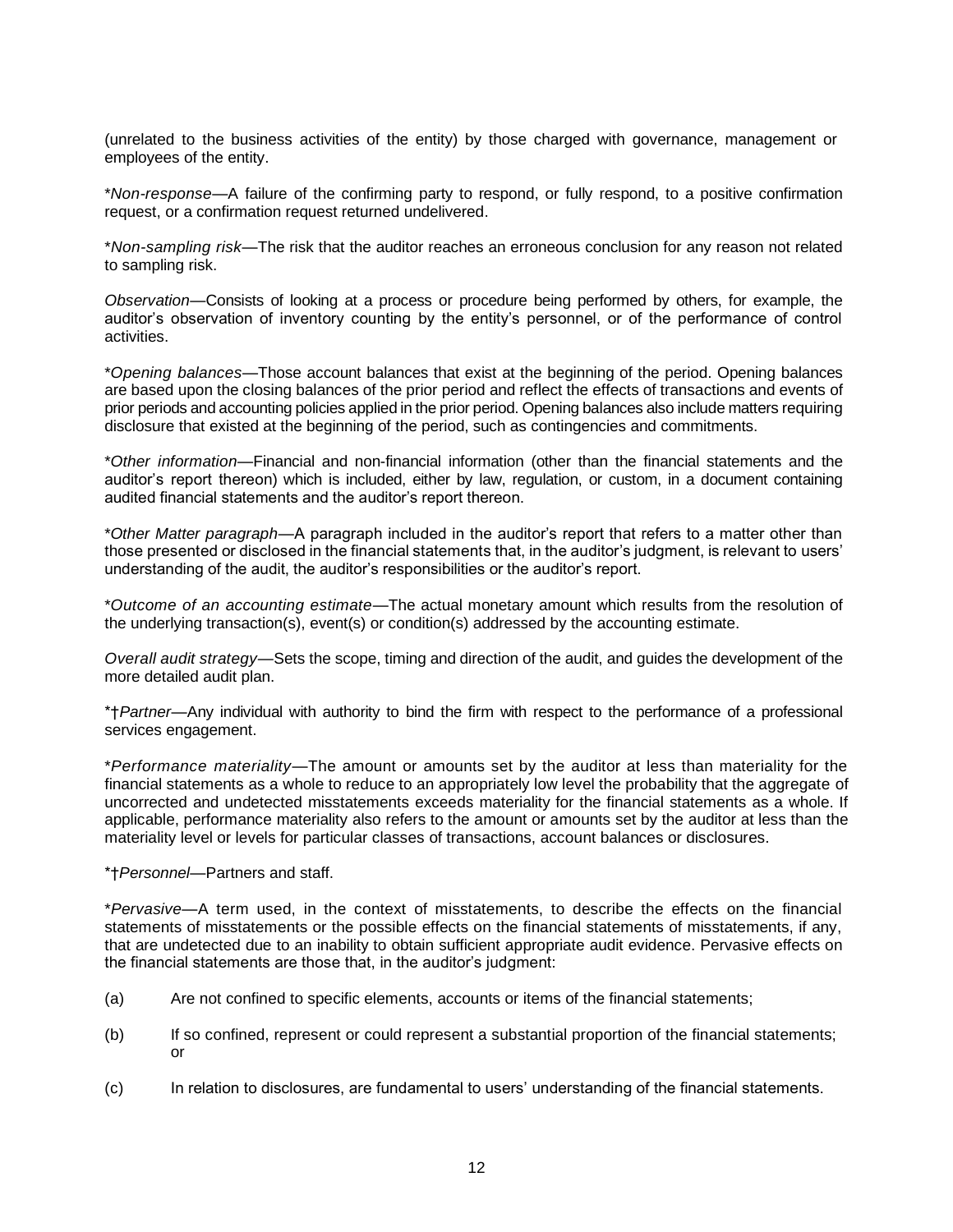\**Population—*The entire set of data from which a sample is selected and about which the auditor wishes to draw conclusions*.*

\**Positive confirmation request*—A request that the confirming party respond directly to the auditor indicating whether the confirming party agrees or disagrees with the information in the request, or providing the requested information.

*Practitioner*—A professional accountant in public practice.

\**Preconditions for an audit*—The use by management of an acceptable financial reporting framework in the preparation of the financial statements and the agreement of management and, where appropriate, those charged with governance to the premise<sup>14</sup> on which an audit is conducted.

\**Predecessor auditor*—The auditor from a different audit firm, who audited the financial statements of an entity in the prior period and who has been replaced by the current auditor.

\**Premise, relating to the responsibilities of management and, where appropriate, those charged with governance, on which an audit is conducted*—That management and, where appropriate, those charged with governance have acknowledged and understand that they have the following responsibilities that are fundamental to the conduct of an audit in accordance with SSAs. That is, responsibility:

- (a) For the preparation of the financial statements in accordance with the applicable financial reporting framework, including where relevant their fair presentation;
- (b) For such internal control as management and, where appropriate, those charged with governance determine is necessary to enable the preparation of financial statements that are free from material misstatement, whether due to fraud or error; and
- (c) To provide the auditor with:
	- (i) Access to all information of which management and, where appropriate, those charged with governance are aware that is relevant to the preparation of the financial statements such as records, documentation and other matters;
	- (ii) Additional information that the auditor may request from management and, where appropriate, those charged with governance for the purpose of the audit; and
	- (iii) Unrestricted access to persons within the entity from whom the auditor determines it necessary to obtain audit evidence.

In the case of a fair presentation framework, (a) above may be restated as "for the preparation and *fair*  presentation of the financial statements in accordance with the financial reporting framework," or "for the preparation of financial statements *that give a true and fair view* in accordance with the financial reporting framework."

The "premise, relating to the responsibilities of management and, where appropriate, those charged with governance, on which an audit is conducted" may also be referred to as the "premise."

*Professional accountant<sup>15</sup>*—A suitably qualified individual.

*Professional accountant in public practice<sup>16</sup>*—A professional accountant, irrespective of functional classification (for example, audit, tax or consulting) in a firm that provides professional services. This term

<sup>14</sup> SSA 200, paragraph 13.

<sup>15</sup> As defined in the ACRA *Code*.

<sup>16</sup> As defined in the ISCA *Code of Professional Conduct and Ethics*.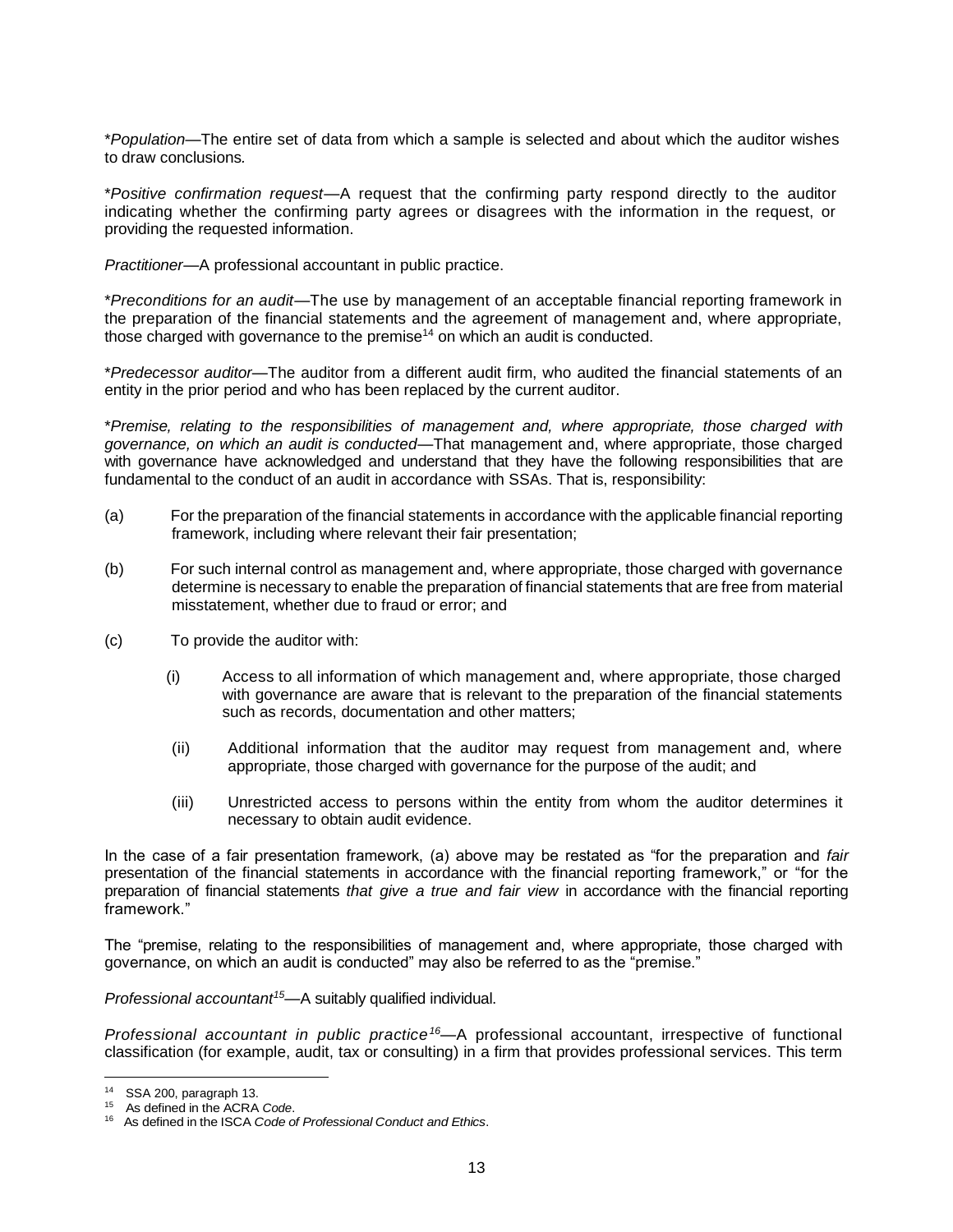is also used to refer to a firm of professional accountants in public practice.

*Professional activity*—An activity requiring accountancy or related skills undertaken by a professional accountant, including accounting, auditing, taxation, management consulting, and financial management.

\**Professional judgment*—The application of relevant training, knowledge and experience, within the context provided by auditing, accounting and ethical standards, in making informed decisions about the courses of action that are appropriate in the circumstances of the audit engagement.

*Professional services*—Professional activities performed for clients.

\**Professional skepticism*—An attitude that includes a questioning mind, being alert to conditions which may indicate possible misstatement due to error or fraud, and a critical assessment of evidence.

\**Professional standards*—Singapore Standards on Auditing (SSAs) and relevant ethical requirements

†*Professional standards (in the context of SSQC 1<sup>17</sup>)*—Singapore Engagement Standards, as defined in the *Preface to the Singapore Standards on Quality Control, Auditing, Review, Other Assurance and Related Services*, and relevant ethical requirements.

*Projection*—Prospective financial information prepared on the basis of:

- (a) Hypothetical assumptions about future events and management actions which are not necessarily expected to take place, such as when some entities are in a startup phase or are considering a major change in the nature of operations; or
- (b) A mixture of best-estimate and hypothetical assumptions.

*Prospective financial information*—Financial information based on assumptions about events that may occur in the future and possible actions by an entity. Prospective financial information can be in the form of a forecast, a projection or a combination of both. (see *Forecast* and *Projection*)

*Public accountant<sup>18</sup>*—A public accountant as defined in the Accountants Act (Cap. 2).

*Public sector*—National governments, regional (for example, state, provincial, territorial) governments, local (for example, city, town) governments and related governmental entities (for example, agencies, boards, commissions and enterprises).

\*†*Reasonable assurance (in the context of assurance engagements, including audit engagements, and quality control)—*A high, but not absolute, level of assurance.

*Reasonable assurance engagement*—(see *Assurance engagement*)

*Recalculation*—Consists of checking the mathematical accuracy of documents or records.

\**Related party*—A party that is either:

- (a) A related party as defined in the applicable financial reporting framework; or
- (b) Where the applicable financial reporting framework establishes minimal or no related party requirements:
	- (i) A person or other entity that has control or significant influence, directly or indirectly through one

<sup>17</sup> SSQC 1, "Quality Control for Firms that Perform Audits and Reviews of Financial Statements, and Other Assurance and Related Services Engagements."

<sup>18</sup> As defined in the ACRA *Code*.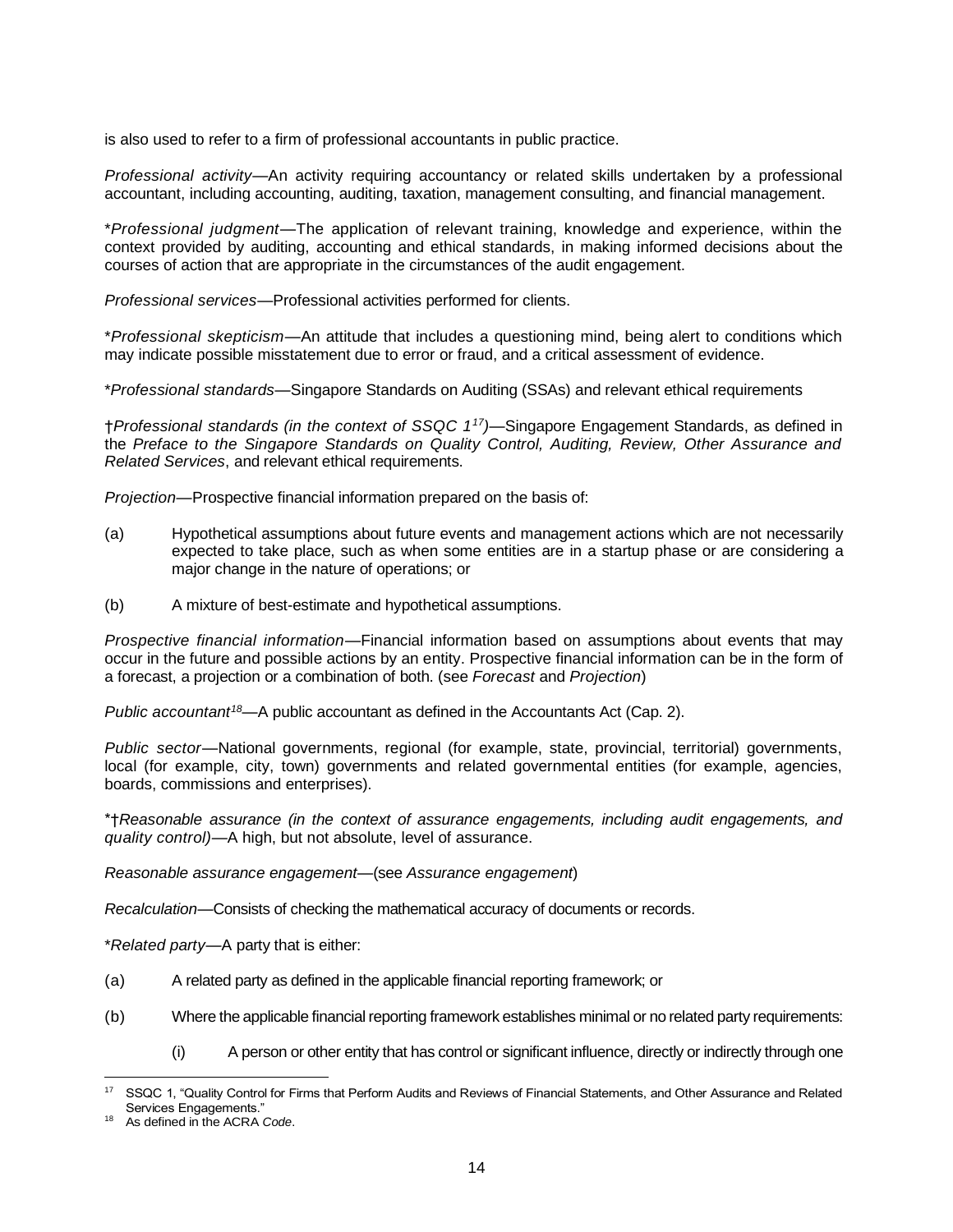or more intermediaries, over the reporting entity;

- (ii) Another entity over which the reporting entity has control or significant influence, directly or indirectly through one or more intermediaries; or
- (iii) Another entity that is under common control with the reporting entity through having:
	- a. Common controlling ownership;
	- b. Owners who are close family members; or
	- c. Common key management.

However, entities that are under common control by a state (that is, a national, regional or local government) are not considered related unless they engage in significant transactions or share resources to a significant extent with one another.

*Related services*—Comprise agreed-upon procedures and compilations.

\*†*Relevant ethical requirements (in the context of SSQC 1)*—Ethical requirements to which the engagement team and engagement quality control reviewer are subject when undertaking audits or reviews of financial statements, or other assurance or related services engagements, which ordinarily comprise the provisions of the ACRA Code, together with national requirements that are more restrictive.

*Relevant ethical requirements (in the context of the SSAs)*—Ethical requirements to which the engagement team and engagement quality control reviewer are subject when undertaking an audit engagement, which ordinarily comprise the provisions of the ACRA Code related to an audit of financial statements, together with national requirements that are more restrictive.

*Relevant ethical requirements (in the context of SSRE 2400 (Revised))*—Ethical requirements to which the engagement team is subject when undertaking a review engagement, which–ordinarily comprise the provisions of the ACRA Code related to a review of financial statements, together with national requirements that are more restrictive.

*Relevant ethical requirements (in the context of SSRS 4410 (Revised))—*Ethical requirements to which the engagement team is subject when undertaking a compilation engagement which ordinarily comprise the provisions of the ACRA Code related to compilation engagements, together with national requirements that are more restrictive.

*Reperformance*—The auditor's independent execution of procedures or controls that were originally performed as part of the entity's internal controls.

\**Report on the description and design of controls at a service organization (referred to in SSA 402<sup>19</sup> as a type 1 report)*—A report that comprises:

- (a) A description, prepared by management of the service organization, of the service organization's system, control objectives and related controls that have been designed and implemented as at a specified date; and
- (b) A report by the service auditor with the objective of conveying reasonable assurance that includes the service auditor's opinion on the description of the service organization's system, control objectives and related controls and the suitability of the design of the controls to achieve the specified control objectives.

<sup>&</sup>lt;sup>19</sup> SSA 402, "Audit Considerations Relating to an Entity Using a Service Organization."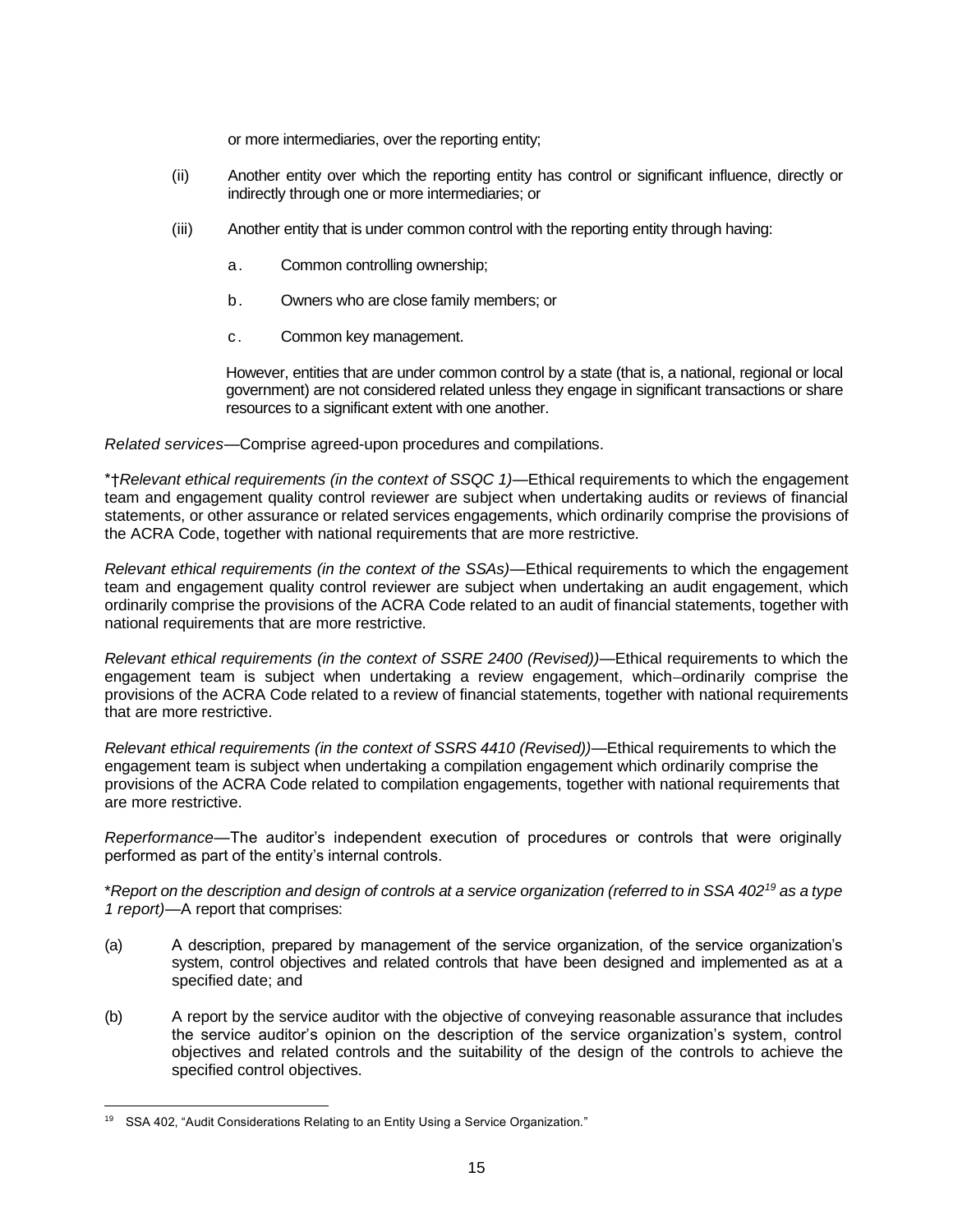\**Report on the description, design, and operating effectiveness of controls at a service organization (referred to in SSA 402 as a type 2 report)*—A report that comprises:

- (a) A description, prepared by management of the service organization, of the service organization's system, control objectives and related controls, their design and implementation as at a specified date or throughout a specified period and, in some cases, their operating effectiveness throughout a specified period; and
- (b) A report by the service auditor with the objective of conveying reasonable assurance that includes:
	- (i) The service auditor's opinion on the description of the service organization's system, control objectives and related controls, the suitability of the design of the controls to achieve the specified control objectives, and the operating effectiveness of the controls; and
	- (ii) A description of the service auditor's tests of the controls and the results thereof.

*Responsible party*—The person (or persons) who:

- (a) In a direct reporting engagement, is responsible for the subject matter; or
- (b) In an assertion-based engagement, is responsible for the subject matter information (the assertion), and may be responsible for the subject matter.

The responsible party may or may not be the party who engages the practitioner (the engaging party).

*Review (in relation to quality control)*—Appraising the quality of the work performed and conclusions reached by others.

*Review engagement*—The objective of a review engagement is to enable an auditor to state whether, on the basis of procedures which do not provide all the evidence that would be required in an audit, anything has come to the auditor's attention that causes the auditor to believe that the financial statements are not prepared, in all material respects, in accordance with an applicable financial reporting framework.

*Review procedures*—The procedures deemed necessary to meet the objective of a review engagement, primarily inquiries of entity personnel and analytical procedures applied to financial data.

\**Risk assessment procedures*—The audit procedures performed to obtain an understanding of the entity and its environment, including the entity's internal control, to identify and assess the risks of material misstatement, whether due to fraud or error, at the financial statement and assertion levels.

\**Risk of material misstatement*—The risk that the financial statements are materially misstated prior to audit. This consists of two components, described as follows at the assertion level:

- (a) Inherent risk—The susceptibility of an assertion about a class of transaction, account balance or disclosure to a misstatement that could be material, either individually or when aggregated with other misstatements, before consideration of any related controls.
- (b) Control risk—The risk that a misstatement that could occur in an assertion about a class of transaction, account balance or disclosure and that could be material, either individually or when aggregated with other misstatements, will not be prevented, or detected and corrected, on a timely basis by the entity's internal control.

\**Sampling—*(see *Audit sampling*)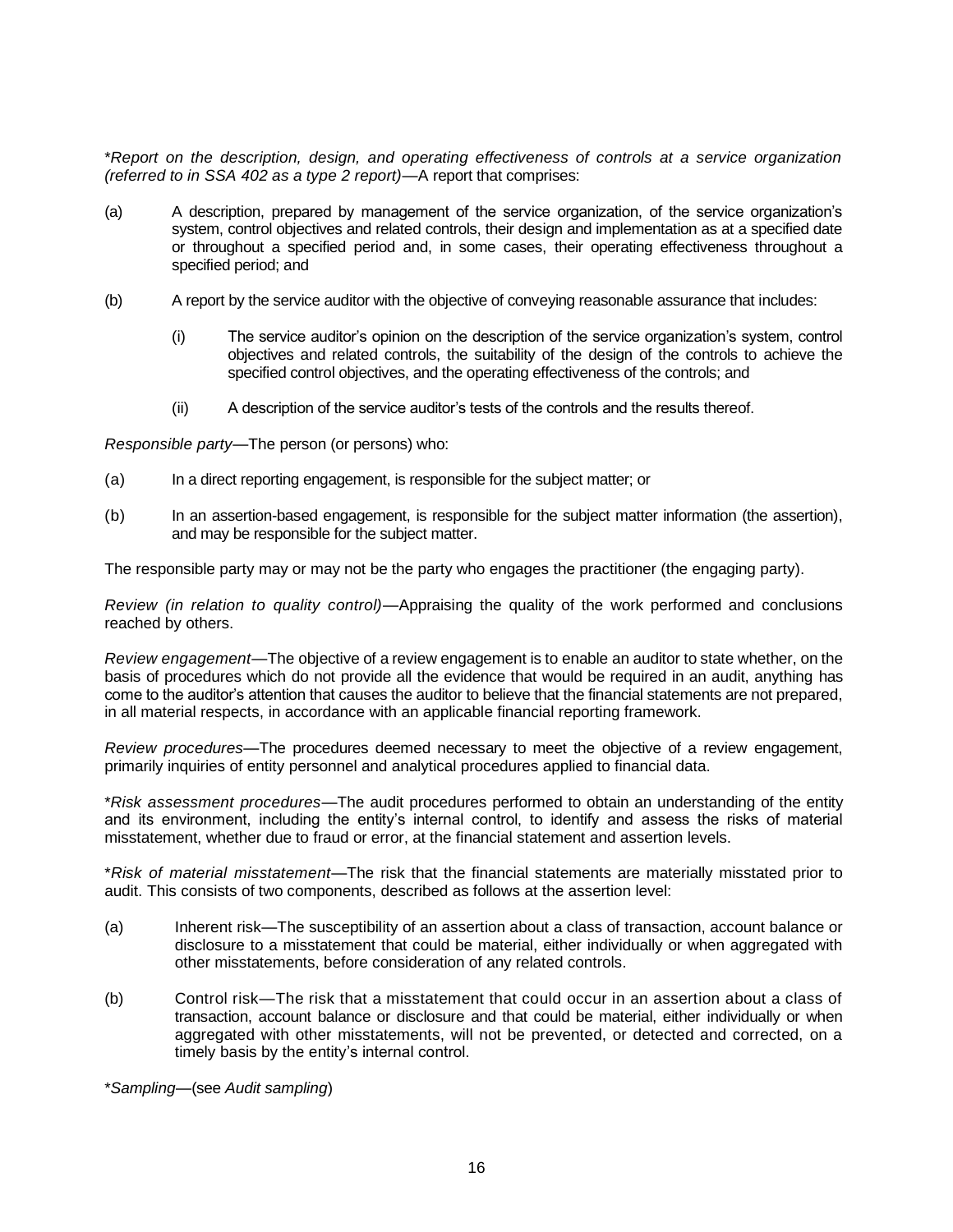\**Sampling risk*—The risk that the auditor's conclusion based on a sample may be different from the conclusion if the entire population were subjected to the same audit procedure. Sampling risk can lead to two types of erroneous conclusions:

- (a) In the case of a test of controls, that controls are more effective than they actually are, or in the case of a test of details, that a material misstatement does not exist when in fact it does. The auditor is primarily concerned with this type of erroneous conclusion because it affects audit effectiveness and is more likely to lead to an inappropriate audit opinion.
- (b) In the case of a test of controls, that controls are less effective than they actually are, or in the case of a test of details, that a material misstatement exists when in fact it does not. This type of erroneous conclusion affects audit efficiency as it would usually lead to additional work to establish that initial conclusions were incorrect.

\**Sampling unit*—The individual items constituting a population.

*Scope of a review*—The review procedures deemed necessary in the circumstances to achieve the objective of the review.

\**Service auditor*—An auditor who, at the request of the service organization, provides an assurance report on the controls of a service organization.

\**Service organization*—A third-party organization (or segment of a third-party organization) that provides services to user entities that are part of those entities' information systems relevant to financial reporting.

\**Service organization's system*—The policies and procedures designed, implemented and maintained by the service organization to provide user entities with the services covered by the service auditor's report.

*Significance*—The relative importance of a matter, taken in context. The significance of a matter is judged by the practitioner in the context in which it is being considered. This might include, for example, the reasonable prospect of its changing or influencing the decisions of intended users of the practitioner's report; or, as another example, where the context is a judgment about whether to report a matter to those charged with governance, whether the matter would be regarded as important by them in relation to their duties. Significance can be considered in the context of quantitative and qualitative factors, such as relative magnitude, the nature and effect on the subject matter and the expressed interests of intended users or recipients.

\**Significant component*—A component identified by the group engagement team (i) that is of individual financial significance to the group, or (ii) that, due to its specific nature or circumstances, is likely to include significant risks of material misstatement of the group financial statements.

\**Significant deficiency in internal control*—A deficiency or combination of deficiencies in internal control that, in the auditor's professional judgment, is of sufficient importance to merit the attention of those charged with governance.

\**Significant risk—*An identified and assessed risk of material misstatement that, in the auditor's judgment, requires special audit consideration.

*Smaller entity*—An entity which typically possesses qualitative characteristics such as:

- (a) Concentration of ownership and management in a small number of individuals (often a single individual – either a natural person or another enterprise that owns the entity provided the owner exhibits the relevant qualitative characteristics); and
- (b) One or more of the following: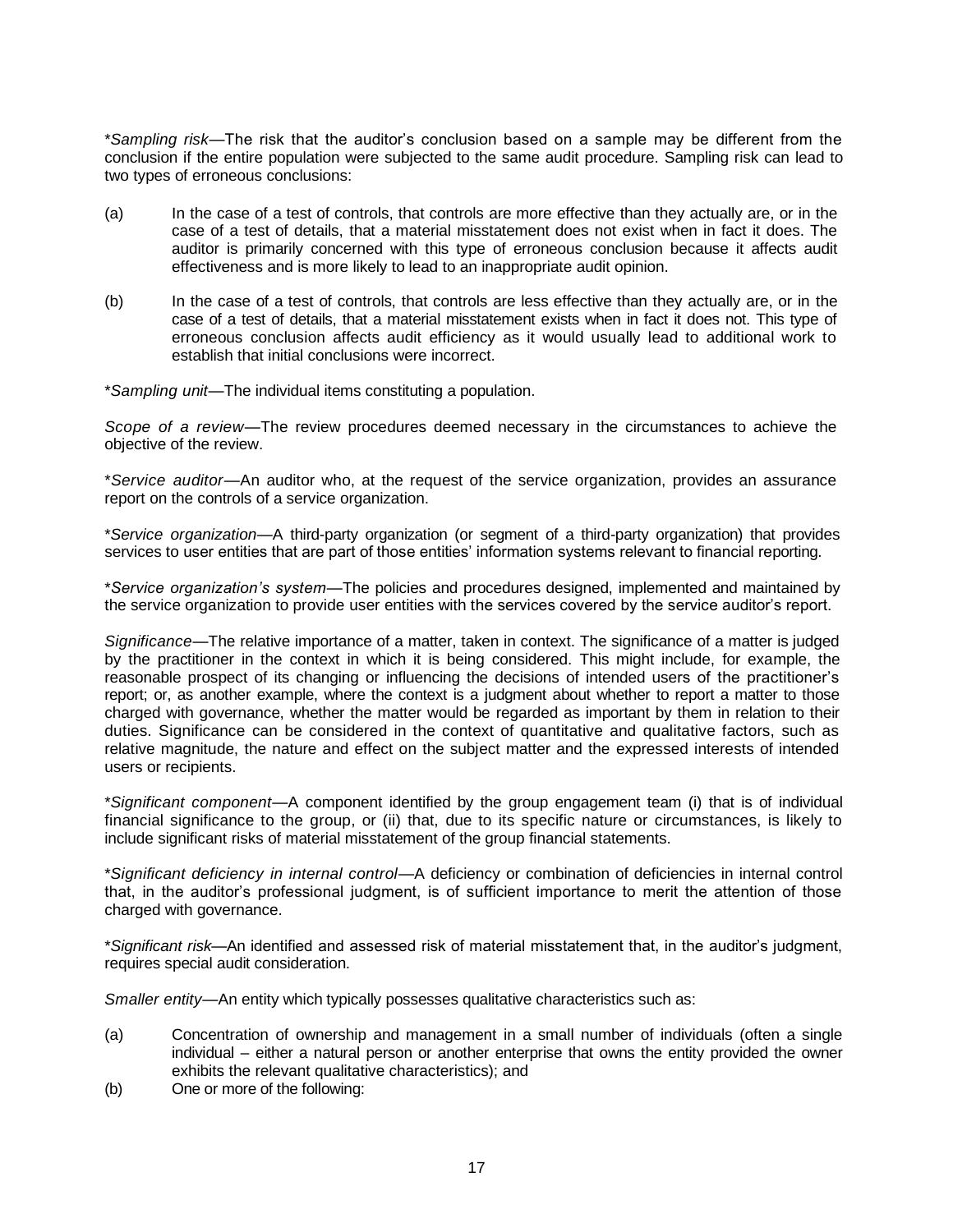- (i) Straightforward or uncomplicated transactions;
- (ii) Simple record-keeping;
- (iii) Few lines of business and few products within business lines;
- (iv) Few internal controls;
- (v) Few levels of management with responsibility for a broad range of controls; or
- (vi) Few personnel, many having a wide range of duties.

These qualitative characteristics are not exhaustive, they are not exclusive to smaller entities, and smaller entities do not necessarily display all of these characteristics.

\**Special purpose financial statements*—Financial statements prepared in accordance with a special purpose framework.

\**Special purpose framework*—A financial reporting framework designed to meet the financial information needs of specific users. The financial reporting framework may be a fair presentation framework or a compliance framework.<sup>20</sup>

\*†*Staff*—Professionals, other than partners, including any experts the firm employs.

\**Statistical sampling*—An approach to sampling that has the following characteristics:

- (a) Random selection of the sample items; and
- (b) The use of probability theory to evaluate sample results, including measurement of sampling risk.

A sampling approach that does not have characteristics (a) and (b) is considered non-statistical sampling.

\**Stratification*—The process of dividing a population into sub-populations, each of which is a group of sampling units which have similar characteristics (often monetary value).

*Subject matter information*—The outcome of the evaluation or measurement of a subject matter. It is the subject matter information about which the practitioner gathers sufficient appropriate evidence to provide a reasonable basis for expressing a conclusion in an assurance report.

\**Subsequent events*—Events occurring between the date of the financial statements and the date of the auditor's report, and facts that become known to the auditor after the date of the auditor's report.

\**Subservice organization*—A service organization used by another service organization to perform some of the services provided to user entities that are part of those user entities' information systems relevant to financial reporting.

\**Substantive procedure*—An audit procedure designed to detect material misstatements at the assertion level. Substantive procedures comprise:

- (a) Tests of details (of classes of transactions, account balances, and disclosures); and
- (b) Substantive analytical procedures.

 $20$  SSA 200, paragraph 13(a).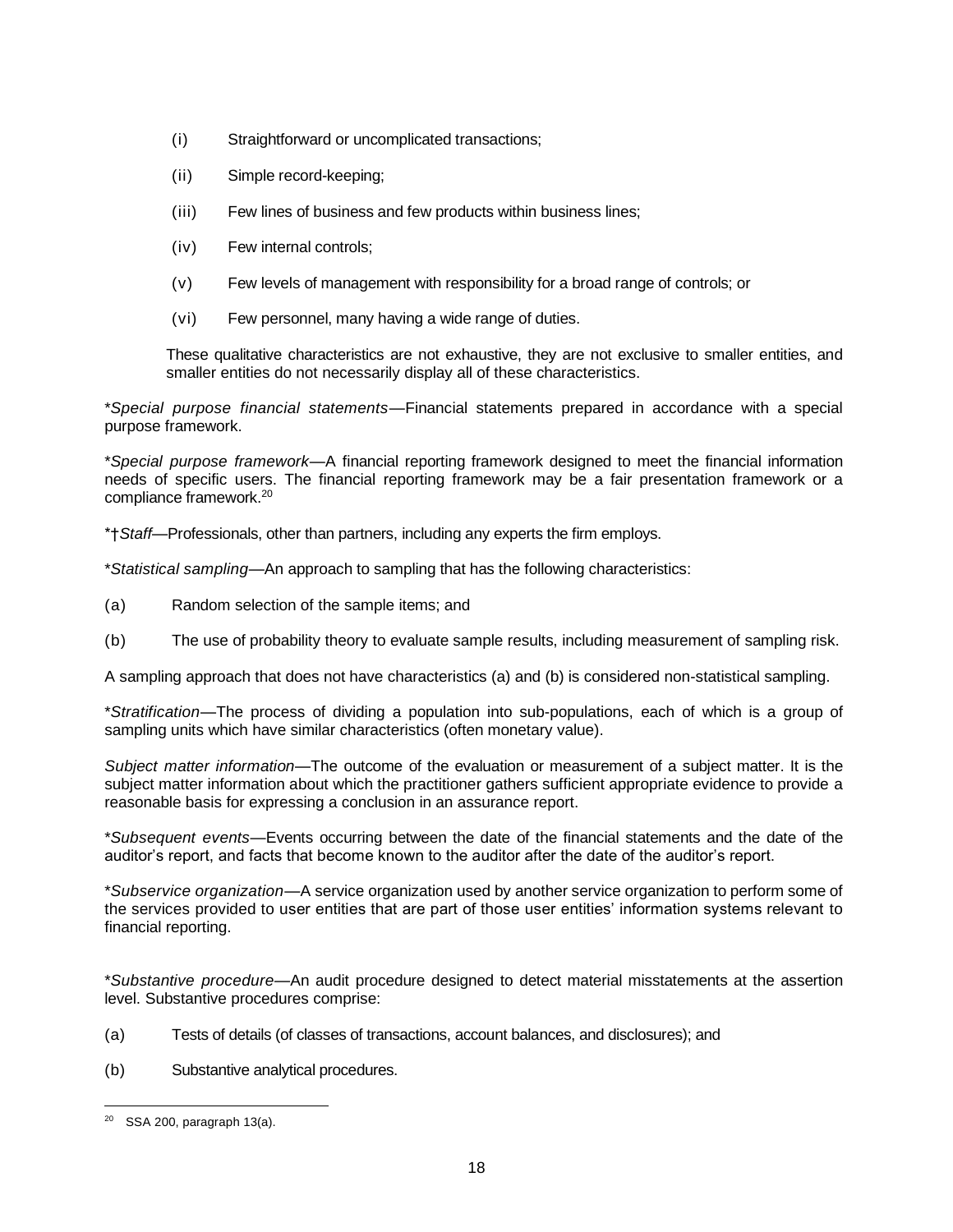\**Sufficiency (of audit evidence)*—The measure of the quantity of audit evidence. The quantity of the audit evidence needed is affected by the auditor's assessment of the risks of material misstatement and also by the quality of such audit evidence.

# *Suitable criteria*—(see *Criteria*)

\*†*Suitably qualified external person*—An individual outside the firm with the competence and capabilities to act as an engagement partner, for example a partner of another firm, or an employee (with appropriate experience) of either a professional accountancy body whose members may perform audits and reviews of historical financial information, or other assurance or related services engagements, or of an organization that provides relevant quality control services.

\**Summary financial statements (in the context of SSA 810)*—Historical financial information that is derived from financial statements but that contains less detail than the financial statements, while still providing a structured representation consistent with that provided by the financial statements of the entity's economic resources or obligations at a point in time or the changes therein for a period of time.<sup>21</sup> Different jurisdictions may use different terminology to describe such historical financial information.

*Supplementary information*—Information that is presented together with the financial statements that is not required by the applicable financial reporting framework used to prepare the financial statements, normally presented in either supplementary schedules or as additional notes.

*Test*—The application of procedures to some or all items in a population.

\**Tests of controls*—An audit procedure designed to evaluate the operating effectiveness of controls in preventing, or detecting and correcting, material misstatements at the assertion level.

\**Those charged with governance*—The person(s) or organization(s) (for example, a corporate trustee) with responsibility for overseeing the strategic direction of the entity and obligations related to the accountability of the entity. This includes overseeing the financial reporting process. For some entities in some jurisdictions, those charged with governance may include management personnel, for example, executive members of a governance board of a private or public sector entity, or an owner-manager. $^{22}$ 

\**Tolerable misstatement*—A monetary amount set by the auditor in respect of which the auditor seeks to obtain an appropriate level of assurance that the monetary amount set by the auditor is not exceeded by the actual misstatement in the population.

\**Total rate of deviation*—A rate of deviation from prescribed internal control procedures set by the auditor in respect of which the auditor seeks to obtain an appropriate level of assurance that the rate of deviation set by the auditor is not exceeded by the actual rate of deviation in the population.

*Uncertainty*—A matter whose outcome depends on future actions or events not under the direct control of the entity but that may affect the financial statements.

\**Uncorrected misstatements*—Misstatements that the auditor has accumulated during the audit and that have not been corrected.

\**Unmodified opinion*—The opinion expressed by the auditor when the auditor concludes that the financial statements are prepared, in all material respects, in accordance with the applicable financial reporting

 $21$  SSA 200, paragraph 13(f).

 $22$  For discussion of the diversity of governance structures, see paragraphs A1-A8 of SSA 260, "Communication with Those Charged with Governance."